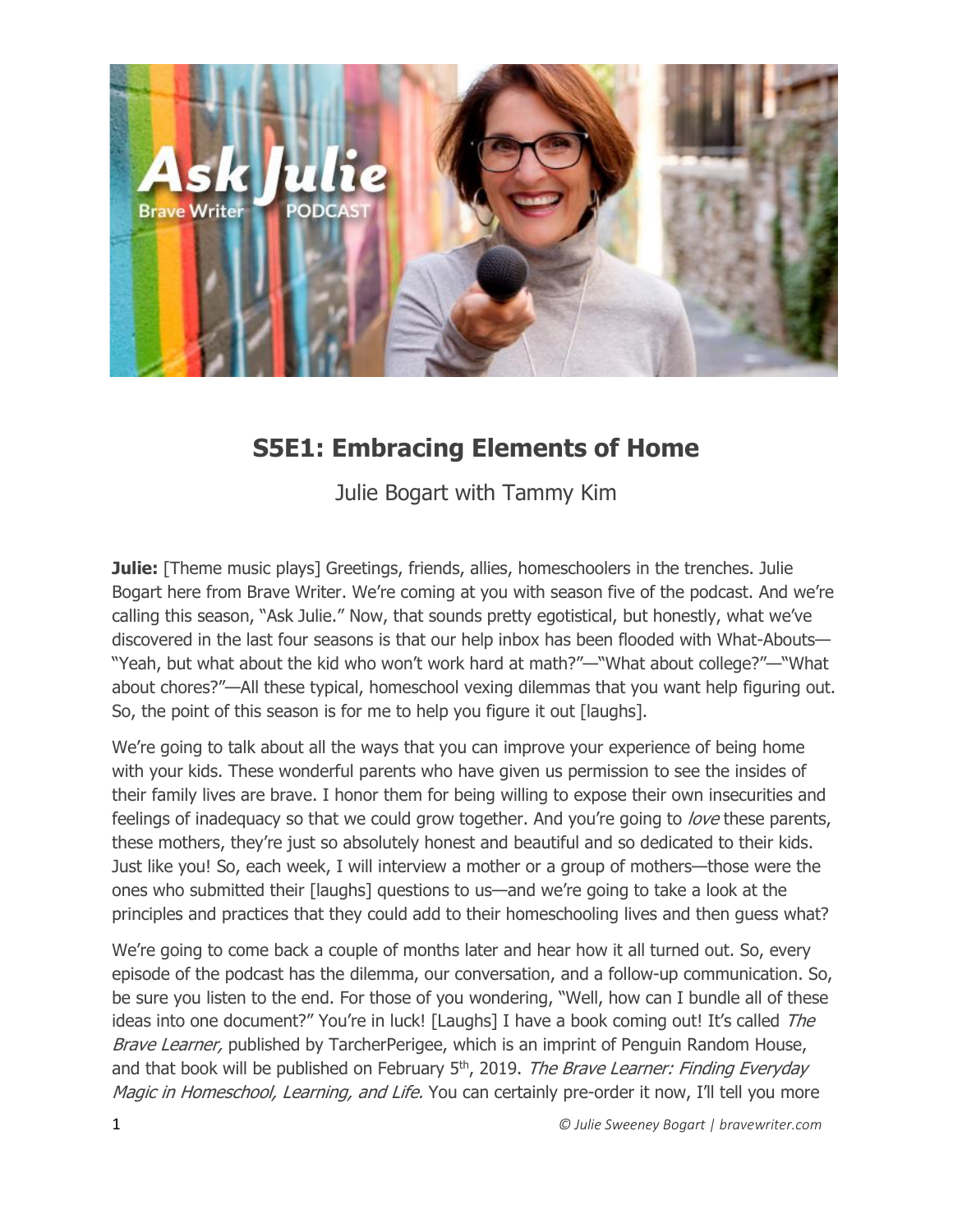about that later in this episode, but for now, let's dive in and get to know Tammy Kim. She brings forward for us to consider the most common and vexing of homeschool dilemmas. Can't wait to let you in on the conversation. [Theme music plays]

**Julie:** Today, we're welcoming to the podcast Tammy Kim. She reached out expressing a sense of overwhelm and worry about her effectiveness as a homeschool educator. Here's what she says in her own words: "I'm struggling with managing the time to create fun, interesting lessons the girls can all be excited to learn from, while trying to take our homeschooling to a higher level." You know, she is articulating the dilemma so many parents feel. Yeah, how do you incorporate *all* the ideas in the Brave Writer Lifestyle from art appreciation to copywork to Shakespeare to nature study to watching movies? I'm sure many of you know what I'm talking about and you still have to quote-unquote "get through the math book," right? By the end of the year.

So along with the normal stressors of everyday life, Tammy's family recently uprooted and moved to Paradise, California, the town where she was born and raised. And she made this courageous decision just to be closer to family and receive more support for herself. Tammy's also got some learning challenges that she's dealing with in her children and even had a child who went through cancer treatments. Tammy is a heroic home-educator and I am hoping that today we can encourage her, so join me today as I get to speak with Tammy and let's give her advice, encouragement, and lots of love. Thanks for coming to the broadcast, Tammy.

**Tammy:** Thank you so much for having me, Julie.

**Julie:** I really welcome your question and I wonder if you would be willing to put it into your words now. Where are you since you first sent in your, you know, submission? What is the most vexing aspect of homeschooling for you today?

**Tammy:** Well, since sending in my request to learn a little from you, I—I have been very mindful of myself and where I'm at on this journey still, and forever. I've noticed that I've really struggled a lot with myself—my own self-worth, my confidence—and being able to be positive and encouraging and supportive to my children, while trying to teach them. But—you know, it's just a really—it's a scary thing, knowing that their education is on me and I want to be able to give them the best I can.

**Julie:** Absolutely. I think all of us, when we take on the task of homeschooling, have no idea just how big that responsibility feels once we're living it full-time. So, that is well articulated, I fully understand that. So, if you could have in a wish, in a fantasy, the homeschool of your dreams, what do you think it would look like?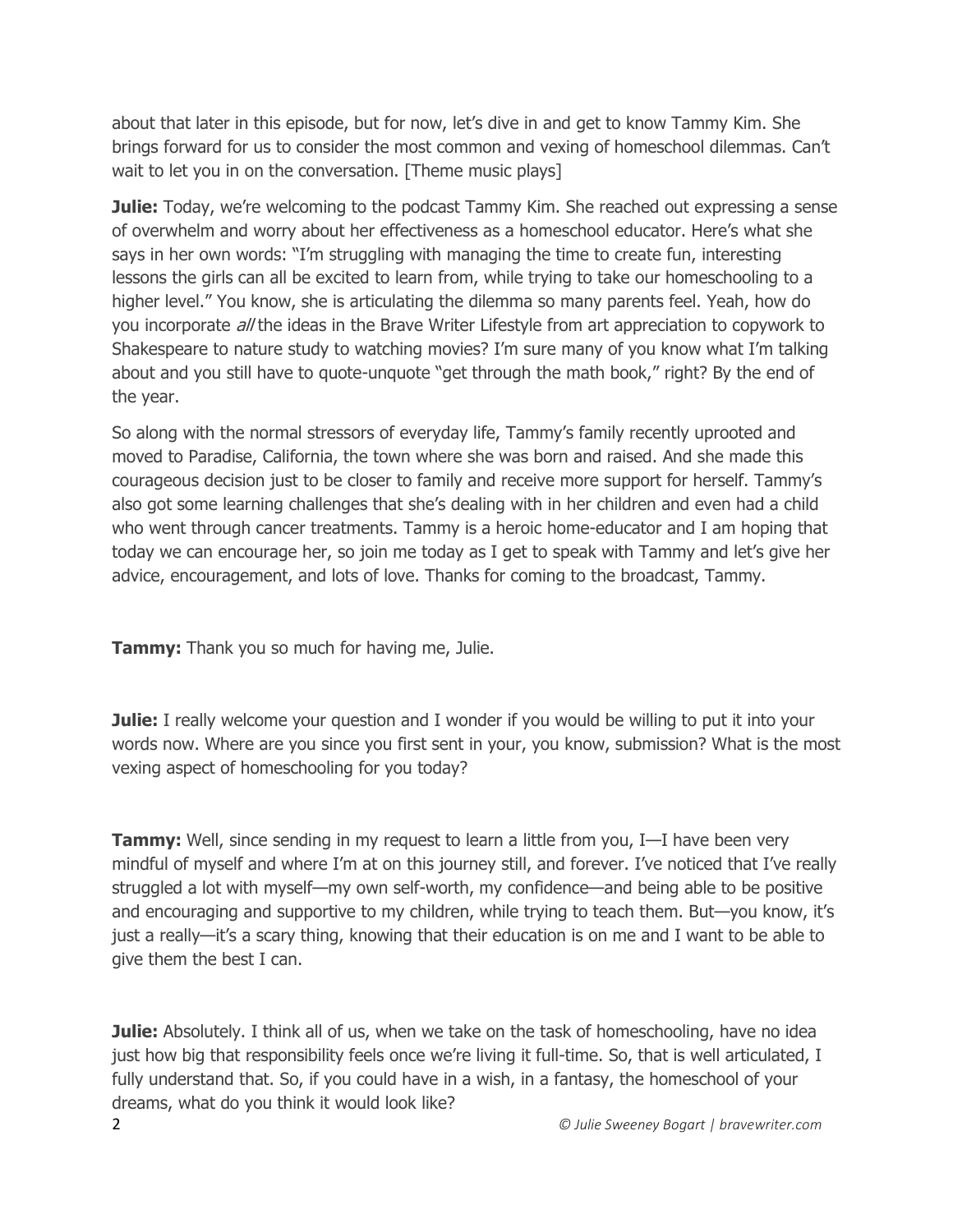**Tammy:** [Laughs] Well, a little far-fetched probably as I'm facing reality, but just to be able to wake up, you know, and be ready to go by 9:00 in the morning, that is what I feel for myself and my children is acceptable, and I feel comfortable with that. But I do take time most evenings, when some wrench doesn't get thrown into the evening, where I try to lay out all of the plans that we have for the day and the assignments that I'm hoping that my daughters can get through on some kind of an "assignment sheet" is what I call it. And that way it helps them to maintain a little more independence. They know what they need to get done. A lot of those things need to be accomplished with my support and help, but then there's a lot of things that they can do independently. And I feel really good about achieving that in the two years that I've been homeschooling. So, when that goes smoothly, and you know, I can be helping one child with math and then I can call all three of them together to do a freewrite—thank you to Julie Bogart and her insight.

## **Julie:** [Laughs]

**Tammy:** And then I can dismiss all of them to start doing independent work, where one is practicing piano and I've gone off with another to start on helping them with their science project or whatever, and I can keep that circular motion happening throughout our school day and, you know, wrap it up maybe around 2:00 and then we're free to go off and have our ballet lesson or whatever it is we do. And *that*—to me—is a very satisfying day.

**Julie:** That sounds like a beautiful picture. How does that feel to your girls—and by the way, we forgot to mention, you have three, correct?

**Tammy:** Yes! I have a 13-year-old, Adalyn. An 11-year-old, Hailey. And my 8-year-old is Julia.

**Julie:** Yes, so, if they were to be asked that same question, do you think they would come up with the same picture?

**Tammy:** No, and I think that's the issue. They often complain that they're bored or that they're tired of doing this and they're sick of learning or they're sick of school. And so, I'm recognizing that we really need to be able to bring in more love for learning and I'm struggling to know how to get more creative and find ways to establish that love for learning.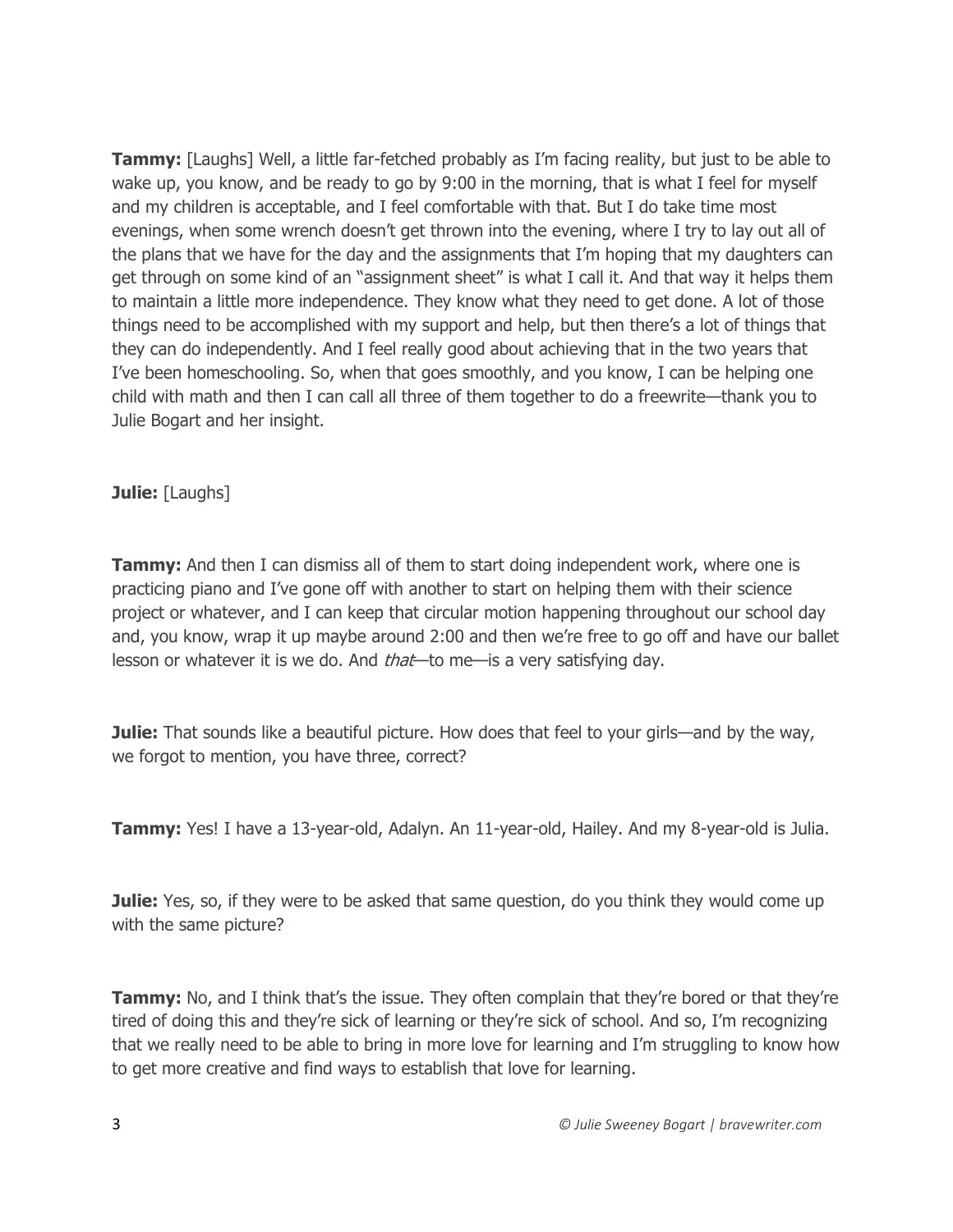**Julie:** Yes, okay, so this is wonderful. Thank you so much for your question because I think it's a common one. There is, in your mind, a body of information, a set of school subjects, skills that you want your child, your three girls, to study, to accomplish, to complete, to acquire—and then there is a *life* that your girls want to live that doesn't seem to correspond to that same list that you have. Now, when—when we're talking about education—let me ask you real quick, were you homeschooled, or did you go to school as a child?

**Tammy:** I went to school.

**Julie:** You went to school! So, it is quite likely that that pernicious Ghost of Public School Past is living on your left shoulder whispering not-such-sweet-nothings into your ear about what school is. I had the same ghost. "Oh, well, in second grade they should be learning cursive," "third graders do narrative paragraphs," "fourth graders study California history and all the missions." You know, I had all these sort of whispers in my ear, and so as I would trust or be a little freer with my children, suddenly this voice would come back to me and say, "But you only had your child do 10 math problems and I'll bet you in third grade math they're doing 20 a day." Do you ever have a thought like that?

**Tammy:** All the time! Just today my daughter was demonstrating an excellent capacity for subtracting double-digit numbers as a second grader and yet she had gone through five and I was thinking, "Oh, my gosh, but we've only done five problems! We need to practice further! Let's do 10 more!" And I was having that battle within myself as she was there doing these rote problems and I'm trying to get out of that—I don't know, that assumption that they have to do a certain number of problems.

**Julie:** Yes! Because the structure of school doesn't take individuals into account. School is organized to move a large group of children through a system at a predictable pace, managed by one instructor. One of the great joys and mysteries of homeschool is that we get to tailor education to the individual child. But what that means, then, is sometimes we have to sort of let go of the side of the pool and see whether this child is sinking or swimming. We don't have the reassurance of, "Well, we put them through fifteen problems like all the other 30 children, whether or not they're learning it is less important than the fact that they just did it and they're keeping up with the rest of the class." What we want to find out in homeschool is how to make learning come to life for a child. And here's one of the tricks right out of the gate: because you have a memory of school, your house, right before your very eyes, at the moment you wake up in the morning, turns into a schoolroom. You literally have an imagination for the building. Now,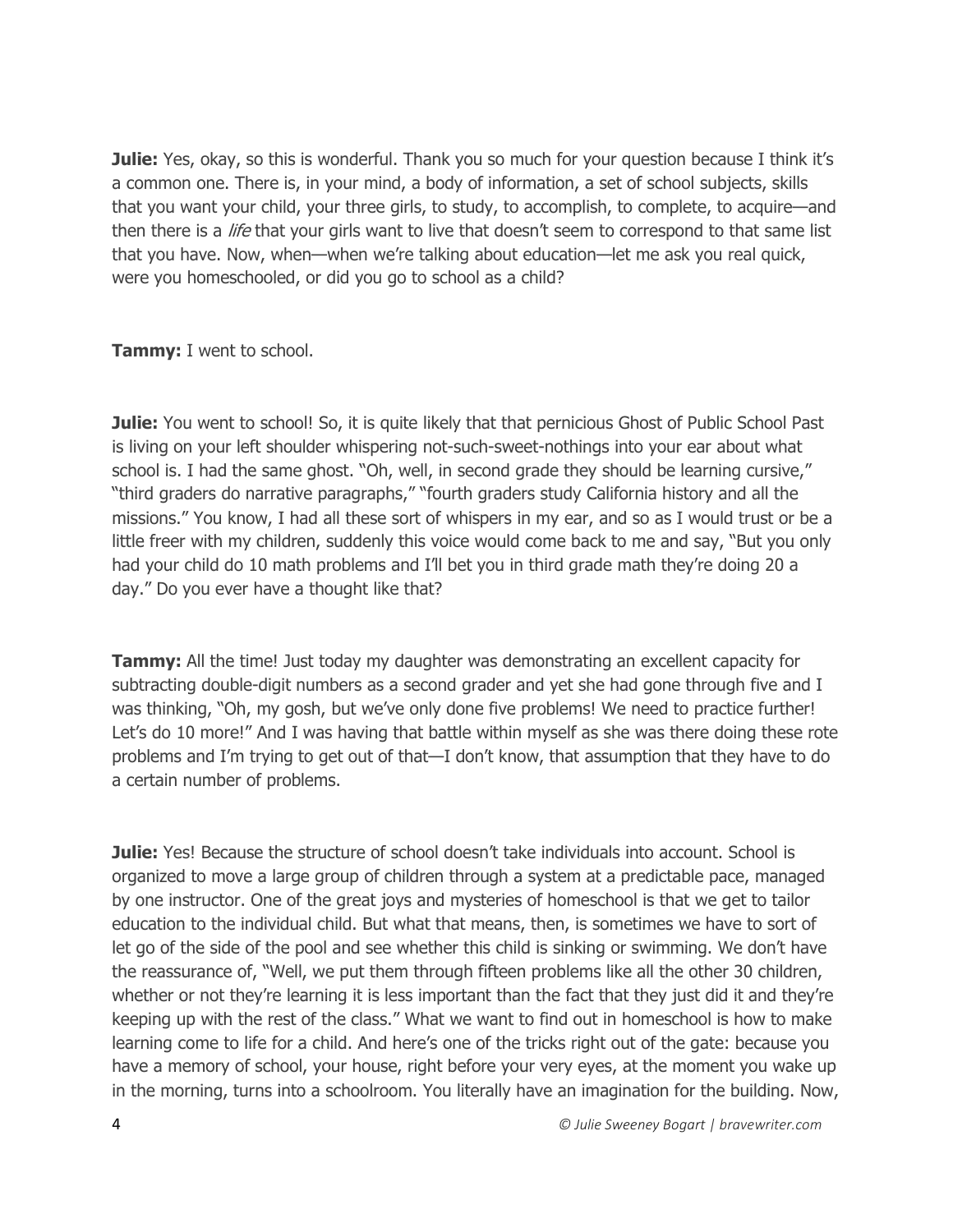I noticed you said that you've been at this two years. So, some of your kids have also been in school, is that correct?

**Tammy:** Absolutely, our oldest made it through March of her fifth-grade year and then there were some incidents where we realized, okay, it's time, and we yanked her.

**Julie:** And you yanked her, why? You didn't yank her because you thought school was good for her. You yanked her because, why? [Laughs]

**Tammy:** [Laughs] Well, because it wasn't working where she was, and she wasn't—her needs weren't being met. And so, I felt that having her home, in a safe environment where she wasn't up against a system that she wasn't fitting into, would be far more prosperous for her than if we had just kept her there.

**Julie:** Exactly. So, let's pause for a moment and think about how you have imported a vision of the system into the home that you were hoping would be more prosperous for her. Now, I have no doubt that already just being at home, being with you, having this more nurturing environment has meant a world of difference for her, but we want to bring that world of difference into the education, not just into the safety of her social relationships or the feeling of it being an institution. One of the dangers, especially when you're a new homeschooler—which you still are, only two years in—is to start to trust the contours of learning according to the properties of home; not school. So, let's talk for a minute about the difference between a school and a home. Tell me a little bit about school. Does school allow you, for example, to show up once you've had enough sleep?

**Tammy:** [Laughs] No! Absolutely not.

**Julie:** [Laughs] No, you show up when the bell rings and if you're not there on time, how do you get into the school?

**Tammy:** Well, we have to sign in.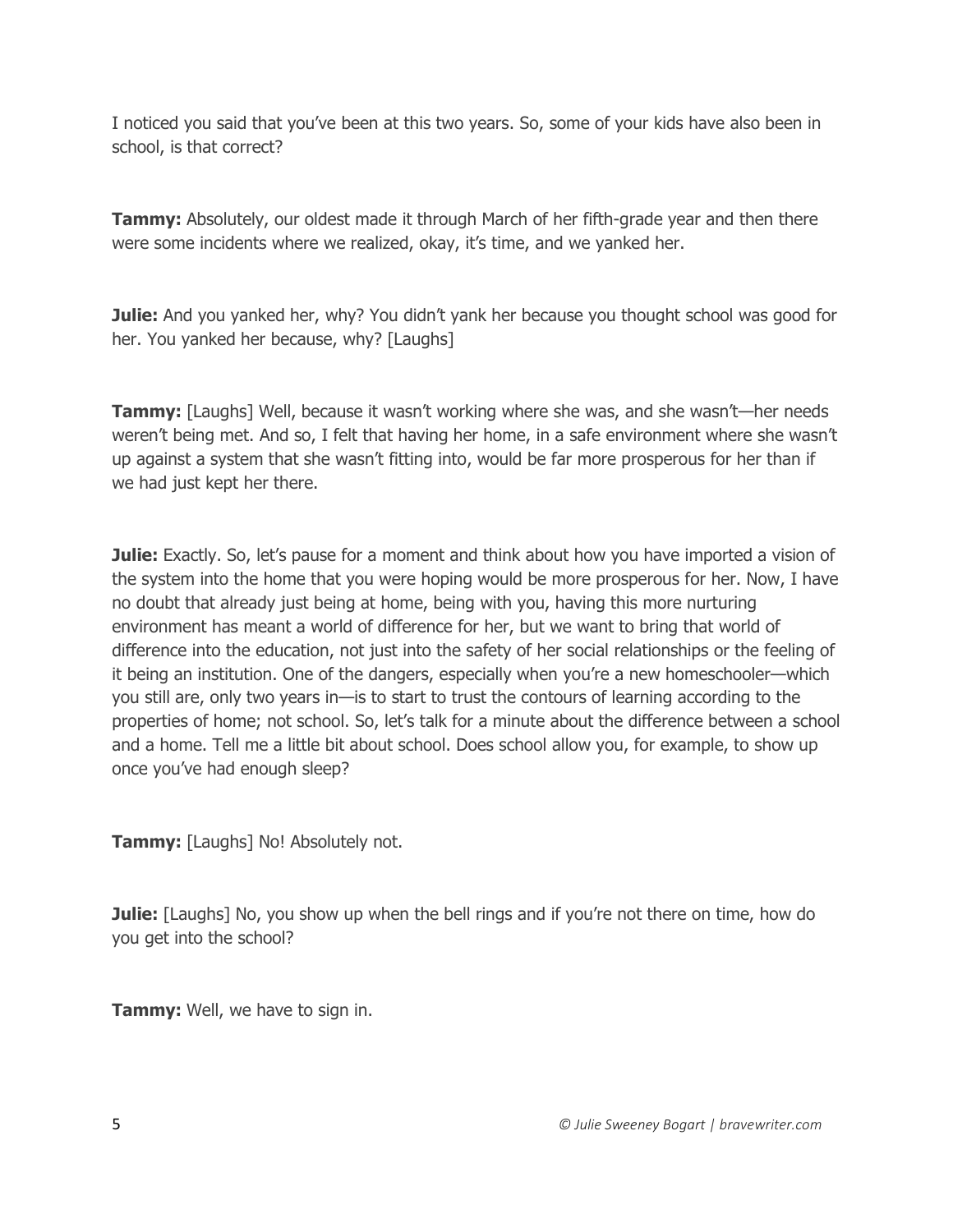**Julie:** You do, and you have to give an excuse. Is it okay if the excuse is, "My daughter was tired last night, so I let her sleep in two hours, and that's why she's late"?

**Tammy:** No, that does not go over [laughs].

**Julie:** No, and if she missed an important lesson during those two unexcused absence hours, what happens to her grade?

**Tammy:** Oh, it drops immediately.

**Julie:** Does that have anything to do with whether she's mastered, let's say, subtraction and borrowing?

# **Tammy:** No.

**Julie:** So, let's say she got really tired, she slept in because you let her, you brought her to school, signed her in saying she was tired, she needed to sleep; it was an unexcused absence. She had gotten 100% on the homework but because she didn't turn it in at the right time, and it was unexcused, she got a zero and her overall score in the class went down. Have you learned anything about her ability to subtract?

# **Tammy:** No.

**Julie:** And yet, how odd [laughs] that she's being penalized for behavior oriented to her welfare that had nothing to do with her mastery of subtraction.

**Tammy:** [Laughs] Yes. I hear you loud and clear, what you're saying.

**Julie:** Right? Yes!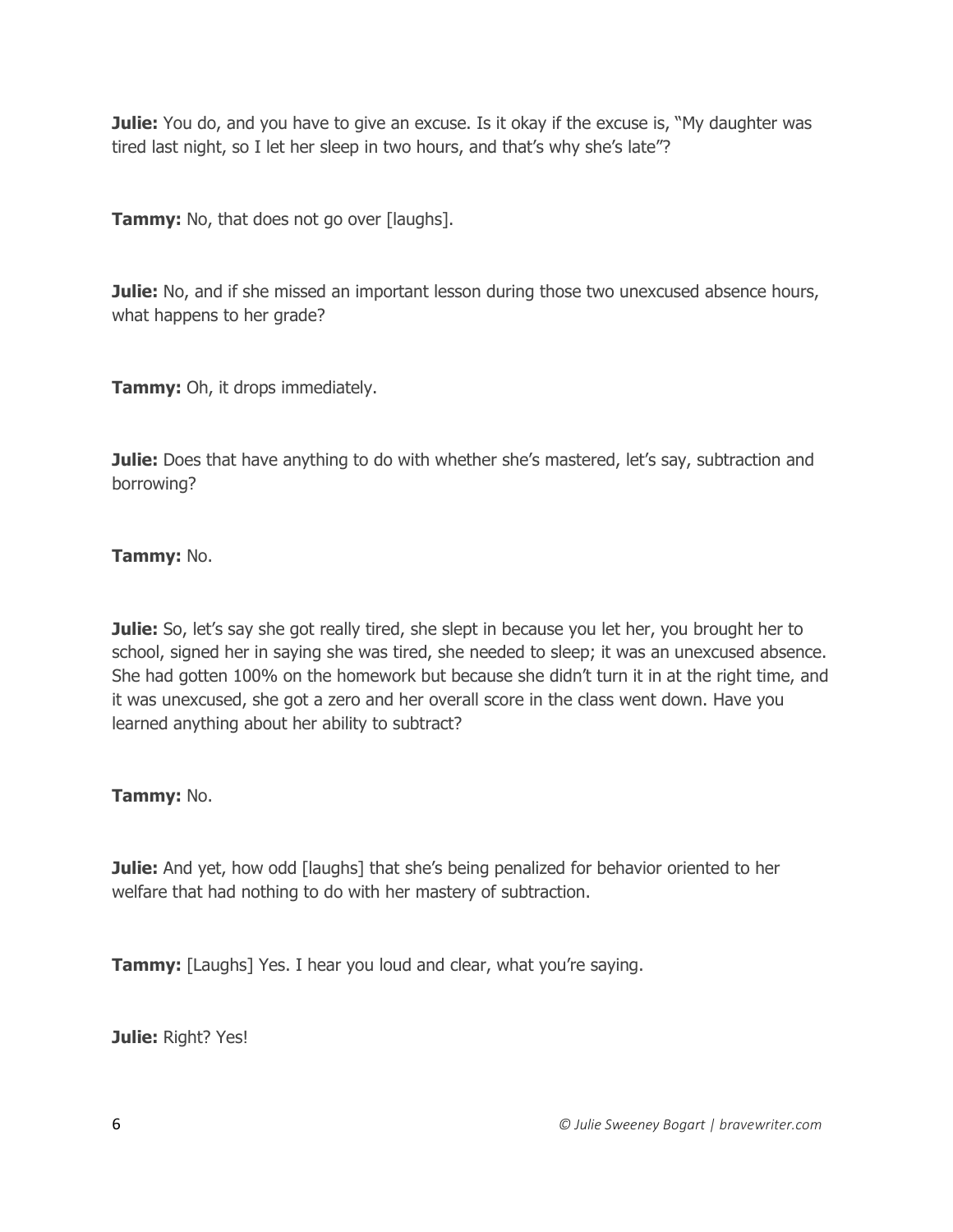**Tammy:** Yeah.

**Julie:** So, here's what's crazy: our kids enter the school system and they learn the conditions and rules of school and they bend their health, their sleep habits, their personalities, and their vision of what life is supposed to be to the institutional environment. What happens when they come home? Well, let's just discuss for a moment the properties of home. Let's say you have been out for a few days—you don't currently have an outside of the home job, do you?

**Tammy:** No, I don't.

**Julie:** No. So, let's say you had one. I would assume perhaps your husband does or you're certainly aware of your parents who might have. But when a person goes out away from home and they're working and then they come home, what do they expect to feel when they get home?

**Tammy:** Well, just a sense of relaxation and, you know, "I need to recover and get away from it all. I don't have to work anymore." They want peace.

**Julie:** Yes! Exactly. They feel relief. They get to show up as the person they are. And so, here's what happens, we think to ourselves, "Okay, I'm going to homeschool," and we try to turn the building that is the symbol of relief from outside expectations into a place where those expectations now have intruded on the home-space. And you know what children do when they feel that? They resist [laughs]. They do not want to give up the right to be who they are at home in order to fulfill an institutional expectation. So, suddenly we're in this dilemma, you know, they may cooperate at the beginning because the workbooks are new, and the pencils are sharp, and, you know, there's a certain novelty to all sitting at the table together but that quickly wears off in favor of, "Can't I just flop on the couch?" "Do I have to get up at 9:00?" "Why do I have to finish 30 problems when I understood the principle in the first five?" Because home allows you to ask those questions [laughs]. Do you see a little bit what might be happening with your daughters?

**Tammy:** Absolutely, and it's so wonderful to have the muddy water kind of cleared as we're speaking. It makes a lot of sense.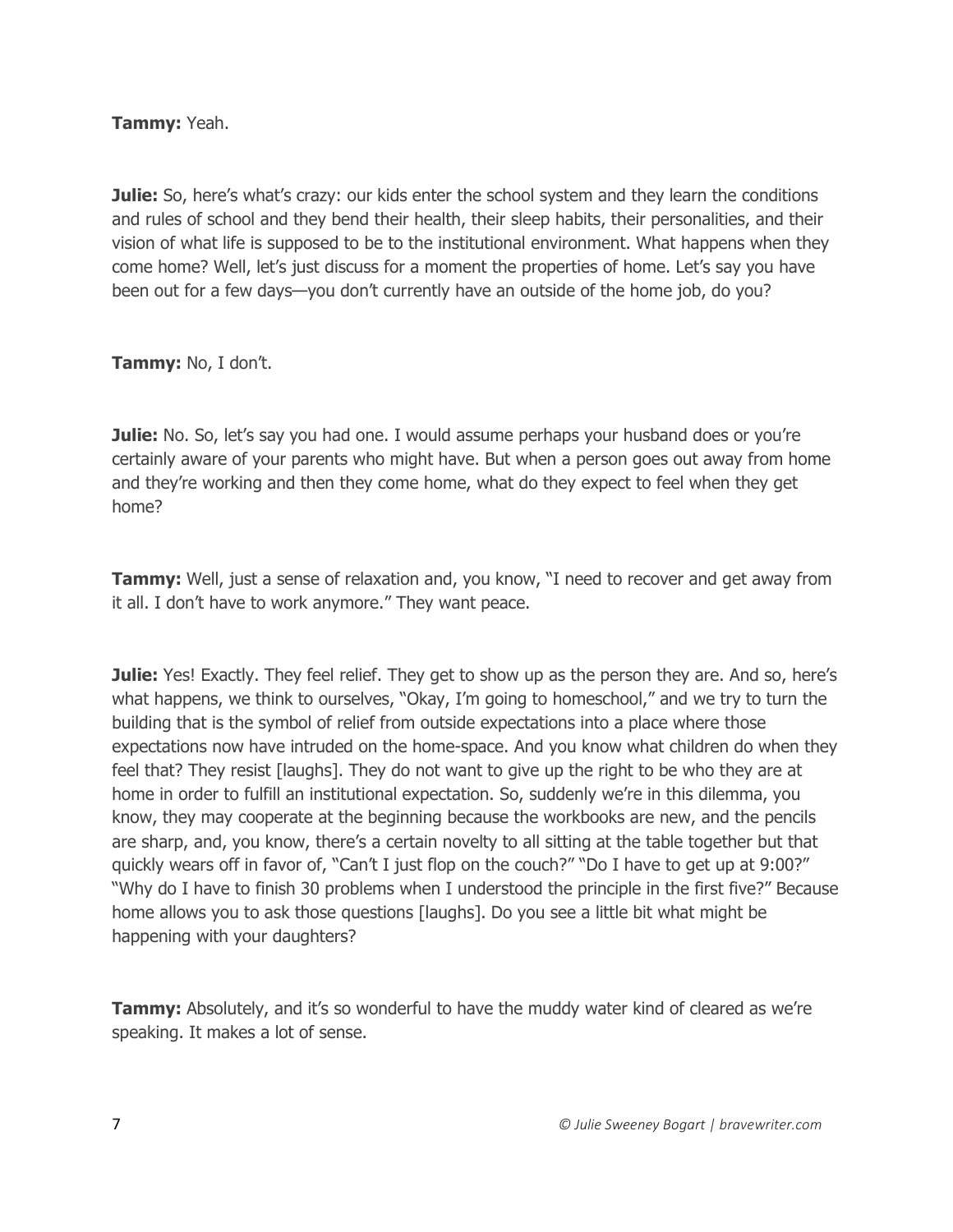**Julie:** No—that's awesome! So, here's what's so exciting: in this, your third year of homeschool coming up, you get to use the properties of home to transform their learning experience. You get to set aside the structure of school and embrace properties of home-life to deliver all the education you want your kids to have. So, let's start with this wonderful example you gave me of learning how to subtract—such a great example. Your daughter figured out the system in five problems, right? She got them all right, she understood the system. The only tool you could imagine at that moment to reinforce and make sure she really got it was to have her do more of the same. But here's what's so great about being at home; you could get to the end of five and you could try some other ideas. You could ask her, "What are ways we use subtraction in real life? Let's think about for a minute what subtraction actually is." And so, you could talk about making a recipe and dividing it in half—subtracting half the ingredients, coming up with a smaller amount. Do you see where I'm going?

#### **Tammy:** Absolutely. Yeah.

**Julie:** You get to rip the lid off. When you see your child learning something, you get to rip the lid off. You get to start imagining what this is in our lives—that is the greatest challenge of homeschooling. But it's also the greatest opportunity. You might have had a child, conversely, who found subtraction really challenging and you did all 15 problems and they were still challenging. Same thing; do we just now assign 20 more? No, now we start thinking, "Well, what makes subtraction show up in my child's life in a tangible way. Could we play Yahtzee? Or a board game? Could we sit on the ground with a whole collection of seashells and just start grouping them and taking away and touching them tangibly? Can we play tricks where we do it orally in our minds? Could we toss a Frisbee back and forth? Could my daughter make a test for me where she creates the answer key and I have to get them right and she makes the problems really hard?" All the ways that you played with your kids, zero to five, where you had no book and nobody telling you what to do, and you showed them how to roll over and walk and hold a fork and pour the milk so it didn't spill all over the table—these are the same strategies for everything you want your child to learn at home.

**Tammy:** I think that is beautiful. I think one of the things that I struggle with the most is when I have a second grader who's learning how to borrow from the 10's place in order to subtract 3 from 2 in the 1's place, but then I have a 13-year-old that's learning Algebra, and being able to keep all of these different curricula interesting for their individual paths that they're on and, you know, a fifth grader that has spent, you know, probably five months trying to master long division and that's okay, it's her pace, but keeping that exciting and interesting and keeping that needle moving. I don't know if I need to just settle down and just let it be, or do I need to be, "Oh, hurry! You got to learn this," kind of thing—which is kind of what I struggle with internally.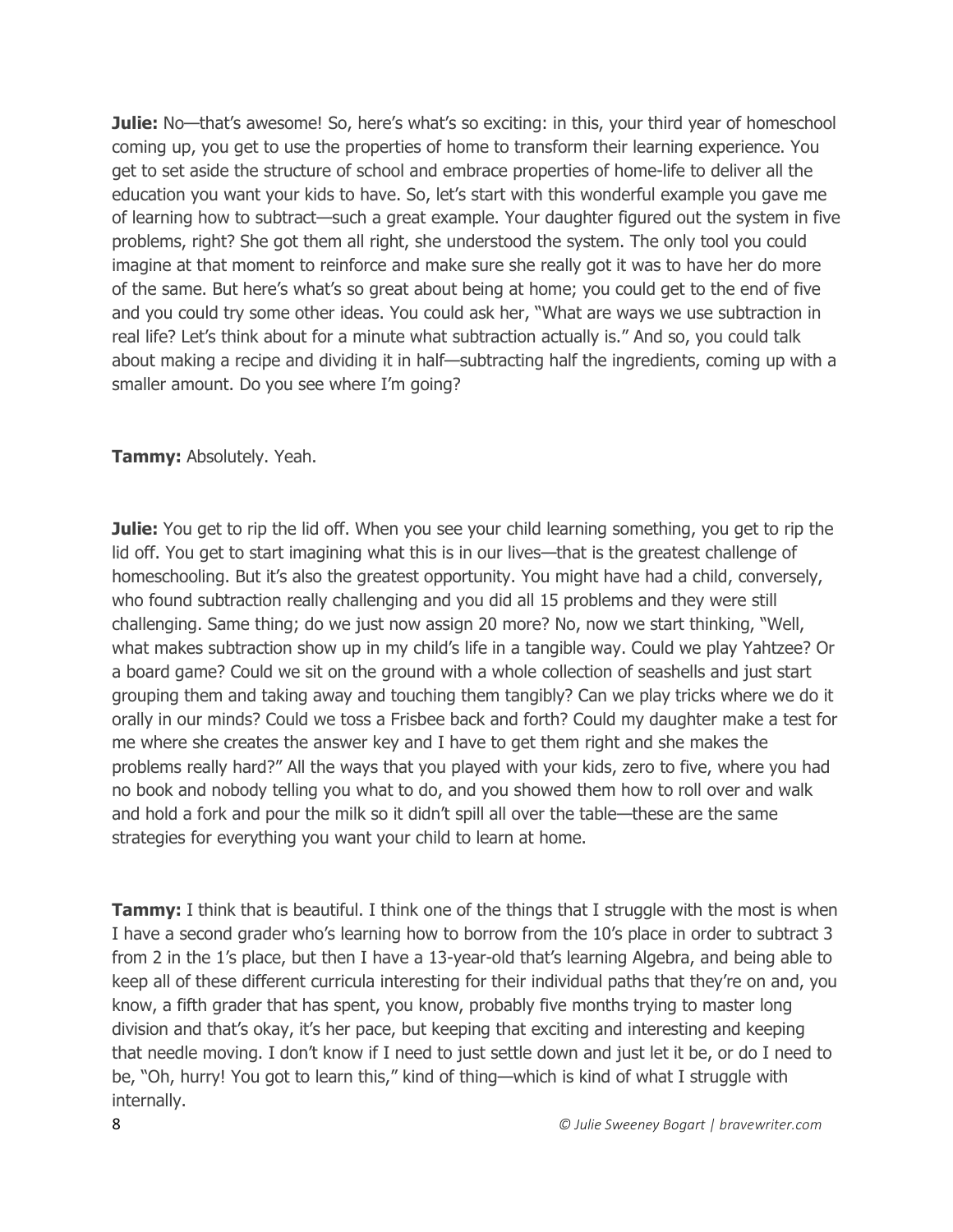**Julie:** Absolutely, and you're absolutely right—you cannot download your anxiety onto your kids' heads. That just ups the stakes—nobody can thrive under that pressure. You're not thriving; they're not thriving. But there are ways that you can even support the tasks. So, there are a couple things. One is, when a child is successful, like your younger daughter was with the subtracting, then give her a day or two off while you give concentrated devotion to the child struggling with long division. You can even allow that child who's been successful to use those couple of days and say, "Well, you understand subtraction, you show me now a meaningful use of it and I'm going to give you two days and on Wednesday, you let me know how you thought of ways to use subtraction that I haven't thought of yet in our family, in our house, how it's showing up in real life. Where you've seen it on TV." And then just give her free time while you're *focused* on the child who needs this extra attention. In other words, the school system says an hour a day per subject per child, and now you're trying to teach three different levels, simultaneously all in one day, every day. But what happens if you rotate through the children? Or rotate through the subjects? You have time! You don't have to give an hour to every subject, every child, every day. Sometimes, the greatest lesson happens in a burst. But then the second thing that you can do is to offer support to the struggle. So, if, for example, you decided, "Okay, these three kids are going to work on math. I do feel comfortable with these textbooks. I'm not feeling creative in this season or during this subject," the best thing you can do is at least make the experience of doing math cozy. Can you take it to Panera and get everybody hot chocolate? Can you light candles? Can you do it at a different time of day? Or in a different room? Or on different colored paper? Lend support to the struggle rather than toughing it out and treating it like they're in a classroom and they're not allowed to get a glass of water. We have a joke in Brave Writer: "When all else fails, add brownies." You know? Like, if you've got a child who's finding it really challenging to work on long division, maybe that's the subject that needs that TLC. A good snack, cuddling, a different experience than feet on the floor, hands on the table, focused attention with a parent hovering in the standing position. Do you see the difference?

**Tammy:** I do, and you are describing what I've been struggling with precisely and I'm—so I'm trying to let go of this formula that I've always been adhering to—it's so structured and you're describing something that is much more relaxed and comfortable, which I am assuming will allow them to open up more rather than resisting me so much with what I think they've got in the given day.

**Julie:** Exactly. The thing that you're going for isn't "getting done" or "getting through." You are looking for an epiphany—the "A-Ha!" moment—and when the "A-Ha!" comes, it needs to be celebrated. So, if your daughter does five problems 100% that's a time for a high-five and making a smoothie. That recognition that children need to re-up their energy for all this focus,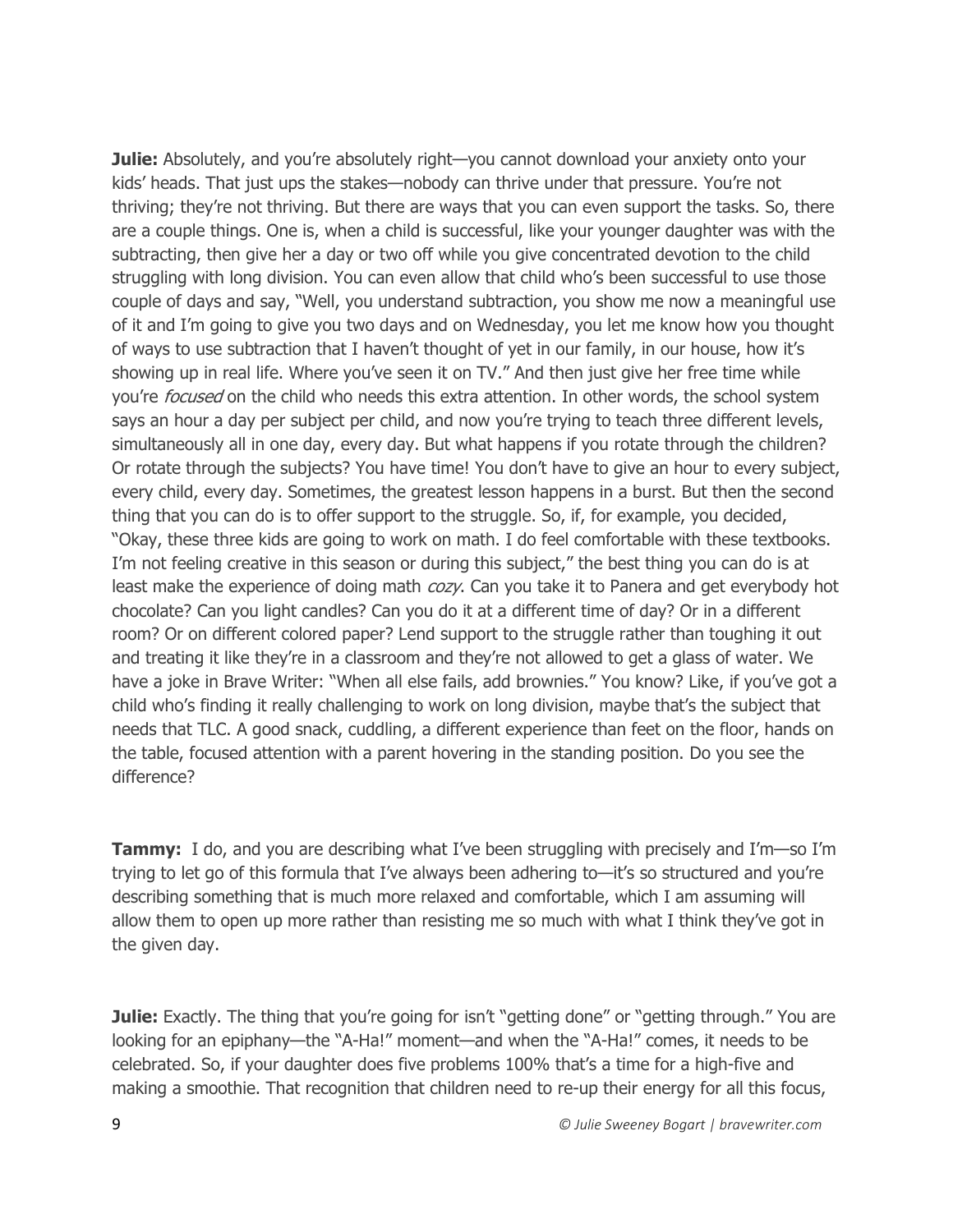helps them sustain good will toward you. Because you're acknowledging that an hour long of sustained focus is too much for kids. The Student Coalition for—I forget, it's Literacy Education or something. Anyway, SCALE is the acronym. They have done studies that show focused attention equals age-level plus one minute. So, if your child is seven, they can give you eight good minutes. Well, when we're focused on making them sit for an hour doing one lesson where they're struggling, they aren't even able to give you the level of focused concentration they need to produce the outcome you are so desperate to see occur. So, we want to both find new ways to bring meaning and usefulness to the lessons they're getting, and we also want to give them breaks. Meaningful moments of recovery from exertion.

**Tammy:** Wow. So, I'm trying to revamp my schedule because I get so excited that we start at 9 in the morning and we go until 2:00 straight, right?

**Julie:** [Laughs].

**Tammy:** With a lunch break. And I'm like, oh, my gosh, Julie! I'm killing my poor children!

**Julie:** [Laughs] We've all done it, don't worry! [Laughs]

**Tammy:** I'm going to try and give myself a break because I'm still learning this, and I've been at this for only two years [laughs].

**Julie:** That's right! That's exactly right.

**Tammy:** [Laughs] But I am so *eager* to make it right and to take suggestions and try and revamp this, so that they can find more joy, so yeah—oh, my goodness, I'm—I'm horrified right now [laughs], because they sit for 30 straight minutes reading a textbook of history and then I make them do a narration and—yeah, no wonder they've been griping, because maybe it's a little too much.

**Julie:** They need a vision that they're driving, too. You know there is skill work. I mean, in my family we did copywork and dictation, and we did math books because that helped me. And I had a child learning Latin and Logic, she loved using workbooks for that. You know, those were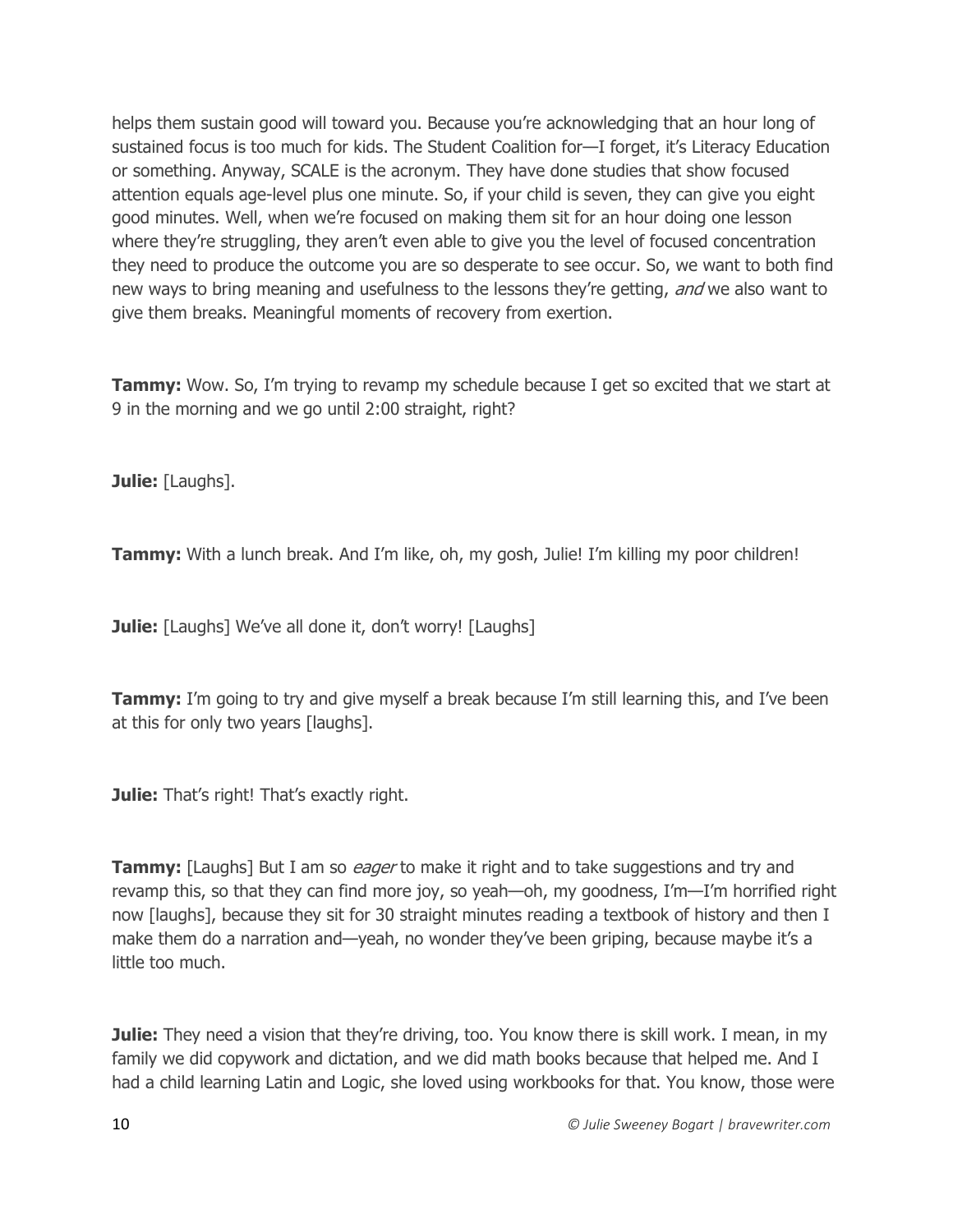practices that were pretty habitual for us, but when it came to science and history, especially when my kids were not in high school, my goodness—the world is just too interesting to subject those subjects to textbooks! I could use a textbook as a reference point, like, "Oh, yeah! I forgot about photosynthesis! That would be great to learn about!" But I wasn't going to subject my child to reading a textbook when literally we could go outside because we were home. We could get a field guide, we could build a birdfeeder. We could count birds and contribute them to the Cornell Lab of Ornithology's bird count every year. You see what I'm saying? This is the opportunity of homeschool.

So, one of the ways that you can sort of invite your children back in, so that you're not doing education to your kids [laughs]—because that's what school does, they do it to the children you can ask them! So, let's say you are working on math, since this is the subject we latched onto, you could say to your child in the morning, "How many problems do you think you have energy for today?" and find out! What if your child said only one? You say "One? Awesome! Let's see you do it!" And then your child does the one problem and gets it right and you say, "High-five! That's awesome!" Next day: "How many problems do you think you can do?" And you just start allowing them to grow. You might even have a target. "How many would you like to be able to do?" You know, treat it like somebody who's training for a race. Instead of it being about this arbitrary teacher-imposed set that is the correct amount. Do you see?

**Tammy:** Absolutely! And then they're able to contribute to that amount that we need to work on in order to grow. It's not me, it's them being able to contribute to that process as well.

**Julie:** That's right. And you can give them options. I'm not saying—you can see, I mean, some kids will test you and say, "Zero!" and my advice is always to go with it. Say, "Oh, that's awesome, I would say zero today, too. Alright, well, we'll talk about it again tomorrow." [Laughs] You know? Or you could have—I know a family who did this, which I loved, they had a jar and they put all the basic school workbooks that they had in this jar on slips of paper, and once a week the kids each got to pull out one slip of paper and on that day they didn't do that subject. So, there was sort of this feeling of there was going to be a Get Out of Jail Free card. This is for parents who still feel tied to workbooks, feel like they have certain things they want to get through. It's not easy to just let go of the side of the pool if you've never learned to swim. You have to have—you know, I like what Rita Cevasco, Rooted in Language, says: "You don't learn to swim by drowning." [Laughs] So, I'm not saying get rid of all of your crutches and resources that help you know what education is or what you want to deliver to your children. But what you can do is you can enhance the experience of what you're delivering by drawing on the properties of surprise, mystery, risk, and adventure.

**Tammy:** Switching it up, it sounds like, yeah.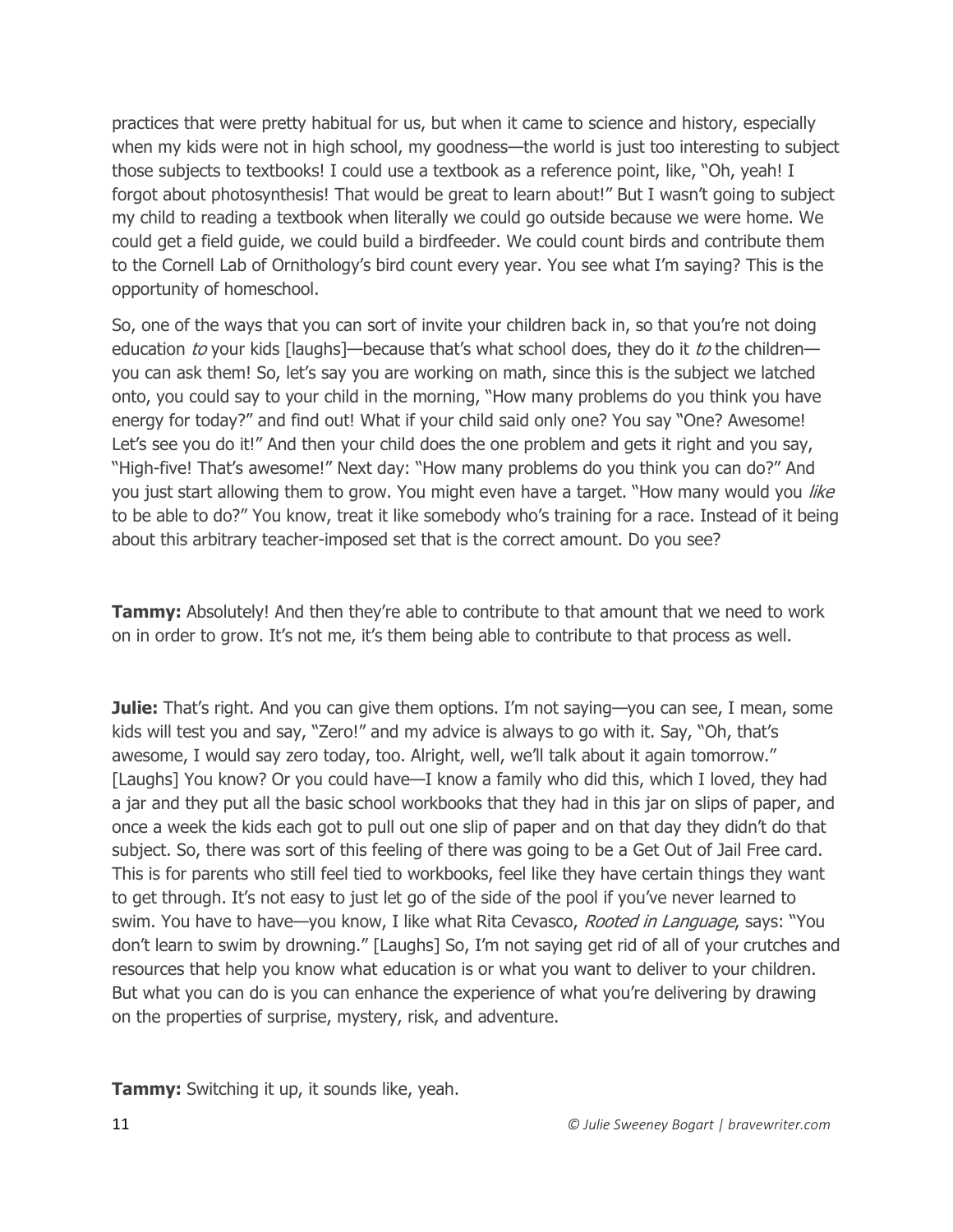**Julie:** Yes! So, one of the things I noticed when I was reading through the notes you sent us is that you had a list of morning chores to check off before you start homeschool, and so I wondered if you minded if I commented on that for a moment?

## **Tammy:** Please, do.

**Julie:** Okay [laughs], you ready? You're not going to like it [laughs], so I'm warning you. I made a decision early on that I would never have my kids do chores before they started the homeschool day. So, we only did them on weekends and here's why: I did not want to spend relationship equity and good will towards learning on making a bed or vacuuming. I needed that energy for math, so we started our day by hanging out. I usually got up—we got up when we got up, after we'd all slept. And, you know, you have three kids; I had five. So, imagine; sometimes some of those kids didn't get up till 10:00 [laughs]—especially when they were old. But we would get up when we got up, and then for about a half hour I would listen to the radio and drink tea and read online, and my kids would read or play a game or, you know, build with Lego, and *then* we would start the day. So that the beginning of the day was fueled with their own energy reserves, rather than me depleting them before we started. What do you think that would feel like in your family? Does that seem feasible to you as something to try?

**Tammy:** Absolutely. I would absolutely be willing to try it, because I've heard so many that have kind of gone in that direction, but I've always been this, "Oh, I have to have structure and I have to make sure that we have a schedule that we adhere to!" And my children do need schedule and routine, but I think it might be choking them a little too much, so if I can branch out a little bit and also recognizing that I'm needing to kind of reprogram. I don't think I shared this with you, but I did teach in the public school system for about four years before I had our first child.

#### **Julie:** Ah.

**Tammy:** And so, I'm kind of programed that way, and yet I'm realizing that it wasn't necessarily advantageous for me to have that background, because when it comes to homeschooling I answer to it a little too much and I'm trying to let go of that, so what you just described as far as, you know, getting started in the day, it doesn't have to have—well, it doesn't have to look like a school. If I could try that without freaking out and thinking I'm going to fail my children and they're not going to make it to a university because we don't have a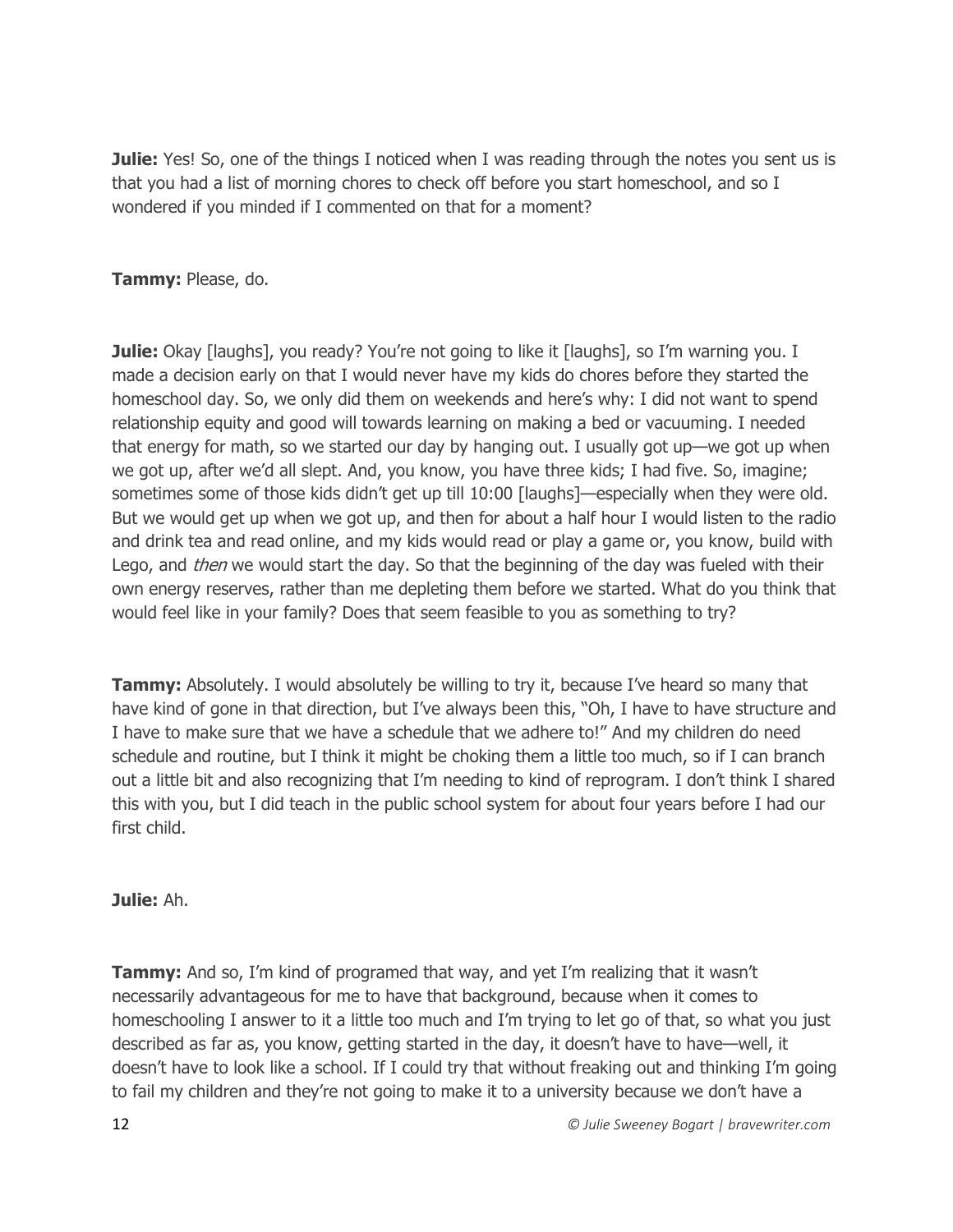schedule—that sort of attitude that I have, I want to benefit and support my children the best way I can, but what I know, I think, is sabotaging us. And so, I'm so open to trying something that will benefit my children.

**Julie:** Absolutely. Listen, it's so easy to worry about the future and miss the moment, and I'm here to reassure you. Four of my five kids went to college, the fifth one who didn't taught himself everything he needed to know to become a computer programmer and has a lucrative career as an adult. So, he didn't even need college. And then one of my five just graduated from Columbia Law School, an Ivy League university. I want you to just keep that in mind.

Interestingly, my kids all say that what they remember the most from their homeschool experience as adults is time. Time to read, time to do the things that were interesting to them. My daughter, when she was little—my youngest daughter—she took up sewing. She spent hours a day sewing on a sewing machine. By ninth-grade, she had a fashion blog. She ran a cookie business to pay for her thrift store shopping and she dressed in a different outfit every day for a year. We took a picture and then she would blog about it. And she had quite a following, actually. I remember one time being out with her and someone came up and said, "Oh, my gosh, I'm obsessed with your fashion blog!" We didn't even know who this person was! These are the riches of homeschool that my kids take with them. Poetry Teatime, all the fieldtrips, the fact that we had a membership at the art museum and the zoo, the fact that they could pursue their interests with time. And they learned math. And they learned to handwrite. But we can't get there if we are hanging on so tightly to the school schedule that we actually don't have time for those rabbit trail trips into what they're really passionate about.

And one of the things that you asked me—and I wanted to mention it because I made a little list for you, so the first thing was: Let's see if we can let go of the chores in the morning and warm up to the day with a little more coziness. So, you've got that one. Then the second one is to allow your kids to have more say in how much of these assignment practices you have. So, do they do math every day or every other day? Do they decide how many problems? If we say, let's say, over the course of the week it'd be great to have 25 problems done, can they decide how many per day they do? Maybe they're going to do all 25 in one day and then they have nothing left to do for the week or they're going divide it up five a day, or they're going to do two on Monday, three on Tuesday and build up, but maybe giving them some room to make choices around these assignments, to take breaks, to add brownies, to light a candle. Maybe they only do math when they light candles and drink tea. Something that helps enhance the experience would be the second thing.

And then third idea I had for you was this: Don't go past noon. Use the afternoon to pursue the things that live in your both mother and teacher imagination. You know how when you became a teacher, you had this vision of learning that was far more exciting than filling in worksheets? I mean, I don't think anyone goes to college to become a teacher so that they can supervise worksheets. They're picturing, you know, some kind of immersive experience where they're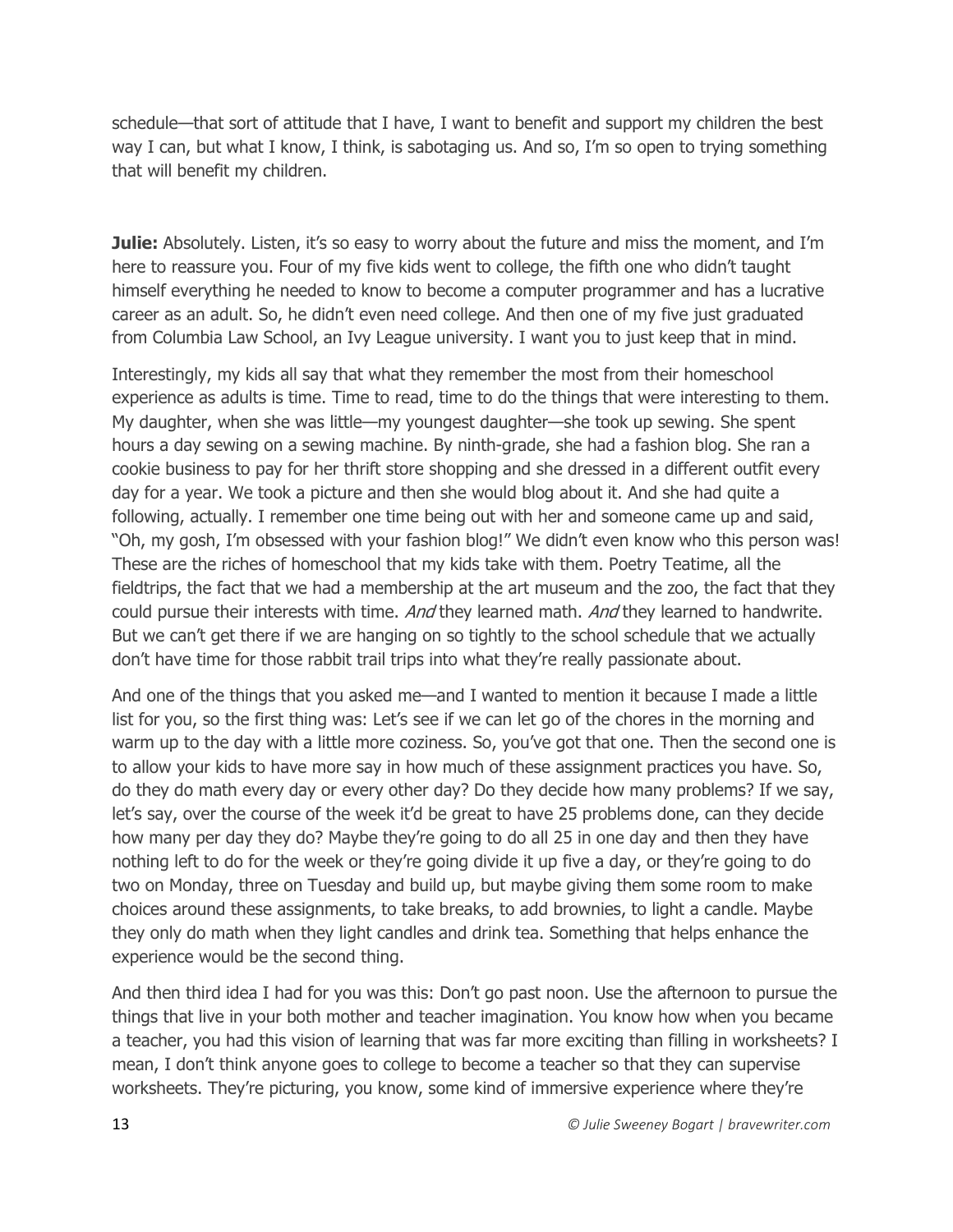really doing the science experiment. They're really going on the fieldtrip. They're really building the low-tech habitat in the backyard. They're crossbreeding fish, you know? Like, that's what they're thinking about. So, keep the afternoon open for those kinds of opportunities. Create them, seek them out. Keep some wasted time open for something new to emerge that doesn't look like the 9:00-2:00 schedule.

**Tammy:** Right. Got it.

**Julie:** How scary is this?

**Tammy:** It is terrifying. I'm ready to try it because I know what I'm doing isn't working. I think what I'm processing right now is how do I get my children from where they're at right now—me cracking the whip—to, "Okay, let's be more free. Let's go to the library and we can check out books about things that you're interested in," and I'm fearing what if they don't know what to do with that? They don't know what they want to start learning more about.

**Julie:** So, that's a fantastic question. So, I have an answer for you that I think will help you. Don't announce it. Don't say, "We're going to be more free!" You don't need to do that. What you need to do is simply let some things go, so when your kids get up in the morning just—I don't know how rigid the chore schedule is, but you may say, "You know what? I'm just realizing when I get up in the morning, I need about a half hour to wake all the way up and I bet you do, too. Let's just move chores to the weekend and see how that feels for a while." Like that, like feather it in. Take it one thing at a time. If you go to the library, instead of making a big announcement, "Go check out books of things you're interested in," hand them their library cards and say to them, "I'm going to go check out some books I'm interested, feel free to do the same if you want," and walk away. Stop hovering. Give them a little room to start to feel that freedom of self. And they may not come back with anything initially because it may feel unfamiliar, they might say, "Well, Mom, I don't know what to look up." Say, "Well, I noticed earlier this week you seemed kind of interested in—" fill in the blank—" *Phineas and Ferb* the TV show. I wonder if there's a book about that." It doesn't have to be academic. Pay attention to who they are and validate—maybe even just be subversive like that and pick something totally non-academic, so that they're like, shocked that you actually think those things count [laughs], you know?

**Tammy:** Yes! And paying attention when they start trying to tell me about Minecraft or whatever, which I have no interest in, but I have to have interest because they like it [laughs].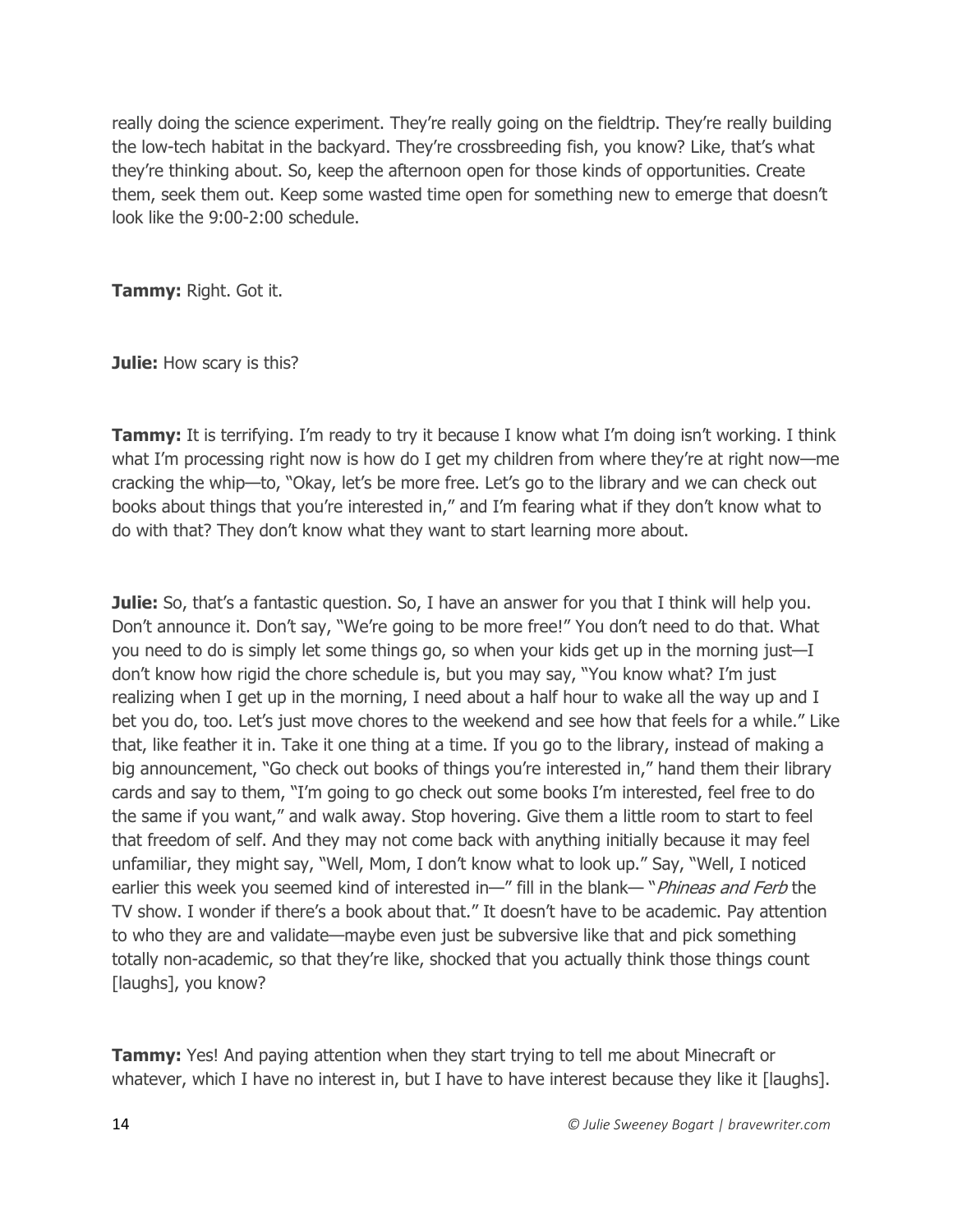**Julie:** You know what helps? Remember that you're interested in your children. If you're wanting access to the deepest part of who they are, then the thing they're the most obsessed with is the thing filling their minds. They're literally thinking about Minecraft while they're doing that grammar worksheet. So, if you actually want them to grow, knowing their mind about Minecraft might even help you eventually teach grammar. You just have to think about Minecraft through grammar. Sometimes in our effort to be so disciplined and diligent, we are missing the fact that the subjects we want to teach are all hiding in the interests our children already have.

**Tammy:** Hmm. You know, I love everything that you're sharing with me and I just had an experience this morning that I wanted to share with you about my second grader. She came to me and had created slime because she looked it up online, she found the recipe and was able to put together this concoction of slime because she was interested in it and found it—I think on YouTube. And I am so excited that as a second grader, she had the ability and the capacity to be able to pursue that on her own. And now, after gymnastics class today, we're going to the grocery store so that we can buy all the ingredients for the other recipe that she just found. So, my point in bringing this up is I have hope that they can pursue their passions and find that freedom of self—which I love what you just said—that freedom of self. I want to facilitate that in all my children. At this point I'm thinking, "Okay, how do I do that?" To sit back and say, "Okay! Go find something to learn and I'm not going to hover over you like I have been."

**Julie:** You don't need to announce it. That would be my biggest thing. If you say, "Go find something to learn," they're going to think you're looking for them to learn something. What you want to do instead is come sideways. Sidle up. Like, I love that your daughter found that YouTube video and now you're taking her to get that material that she needs to make whatever the project is. You want to sidle up. Think of yourself as looking not at your child but at the same thing your child is looking at. Gaze in the direction your child is gazing. We can educate our kids through whatever means they offer us if we pay attention and sidle up.

So, the first thing for you is just becoming comfortable with the notion that you're at home. Helping yourself really be home. What does it feel like when you're home? You know, imagine a day when your kids and your husband are gone. What would you do at home? How would home feel home-y to you? Would you walk around barefoot? Would you sit with a cup of tea and read the newspaper? Would you read a book in one sitting? And what would happen if sometimes you actually just lived that, in the midst of your children? So, you're into a novel and you just couldn't put it down and you woke up and you had breakfast and you said, "You guys, I can't put this book down, so feel free to live however you live, but I've got to finish this book." What lessons are your kids learning when they see you have that kind of self-care, that kind of passion, that kind of flexibility? That's all part of homeschooling.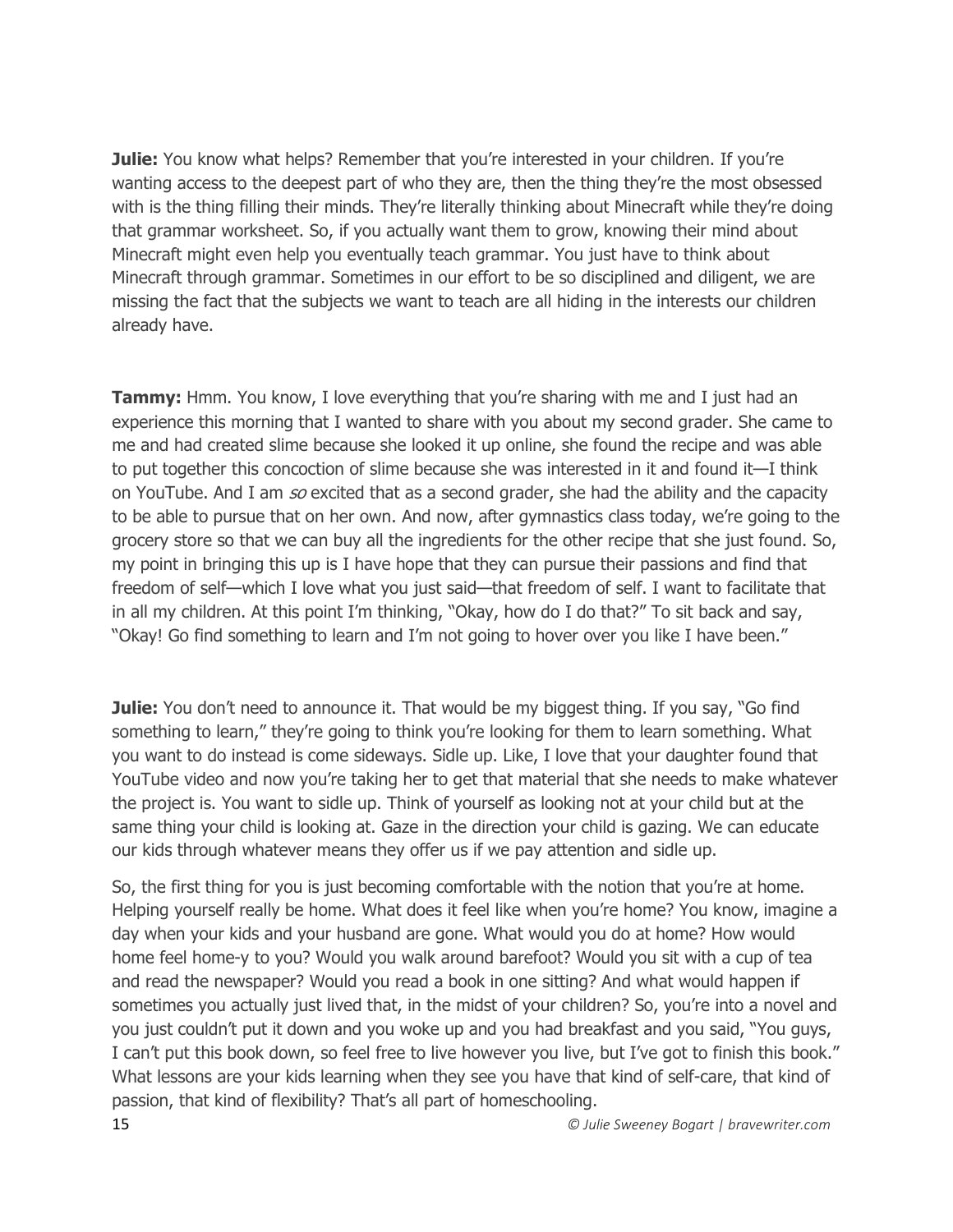**Tammy: Beautiful! Amen [laughs].** 

**Julie:** [Laughs] Good.

**Tammy:** So excited Julie to go with it—just to go for it and try this. I think it's going make it totally different.

**Julie:** You're going to do great. So, here's what I would like us to do Tammy. We will call you back sometime in the fall, September or October. I realize summer is coming up at the time of this recording and so don't try and keep homeschooling going in the way that you have or even in the new way just because we've had this conversation. Just feather in a couple of these ideas, see how it feels, even over the summer, you can experiment with some of this going to the library, sidling up where you don't have the pressure of workbook pages sort of staring you in the face, and see how that transition feels. If you have a child who shows suspicion or says, "Mom, aren't we ever going do real school?" You know, they've been brainwashed into thinking there's real school and not-real school. Go belly up. Just say, "You know what? I didn't know what I was thinking. We're at home! We're not at school. There are so many ways to learn, I'm sorry I gave you that impression. We're just going to experiment, we're going to keep going forward and learning together. You let me know when you love what we're doing and when you don't, so we can make good adjustments." Just enroll them in the program.

**Tammy:** Sounds wonderful.

**Julie:** Awesome. Well, thanks for joining me, so much!

**Tammy:** Thank you.

**Julie:** We will give you a call back soon.

**Tammy:** Thank you, Julie.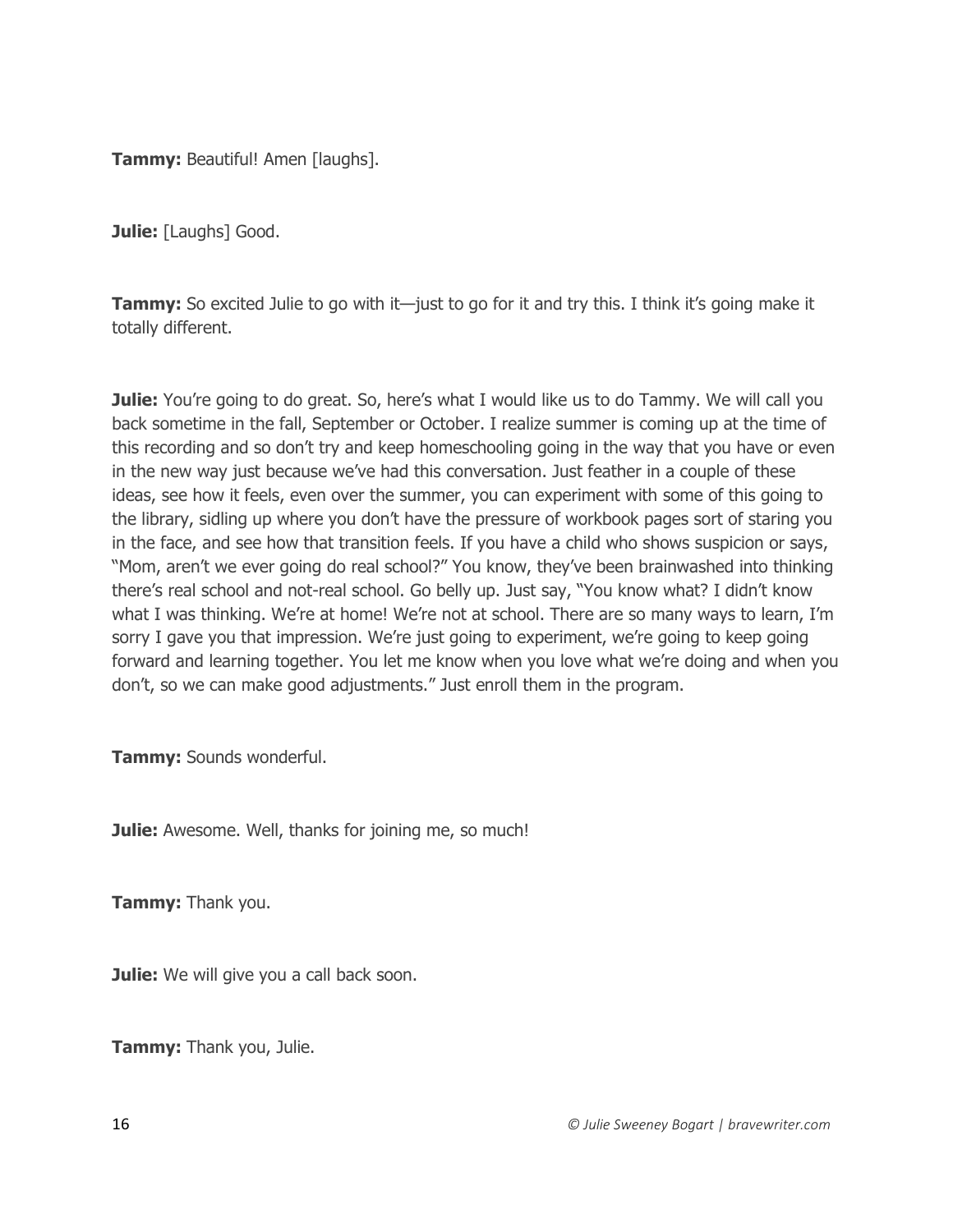#### **Julie:** Thanks, Tammy.

[Theme music plays]. So, let's take a break. We need to give Tammy a few moments to apply some of these ideas, and I'd really like to talk to you about my book that's coming out, and then we'll return and hear what happened in Tammy's family after she took some of these suggestions to heart.

**Julie:** I'm excited to share with you about my new book, [THE BRAVE LEARNER.](https://thebravelearner.com/) Each week of the podcast I'm going to pick a quote to share with you and then we'll talk about it. Here's this week's quote form the Introduction:

## "Pretend it's the end of a school year, you and your children share happy memories, love being together, academic progress is clear. Wouldn't that feel great?"

You know, that's all I wanted out of my homeschool when I was raising my five kids. I wanted to know that we got along, that we were building this nice history together that we could share for decades to come, but that while all that was going on, my kids were growing in academics, so they'd be ready for college or ready for whatever adult life they chose. If you're looking for help to make that experience come to life in your family, my hope is that my book, The Brave Learner, can help. It draws on the experiences of my own life, as well as the thousands of families I've had the privilege of knowing over these last 20 years.

So, what I wanted to tell you about today is that if you pre-order by February  $5<sup>th</sup>$ , you're also going to get a couple of early-bird bonuses that will help you have that life that you're looking for. The first gift is called "Hard Cases: Q&A with Julie." In that exclusive digital download, I tackle the hard questions about parenting and educating that I've received by phone and email, at conferences over the last 20 years. These are questions that so many of you have and I wanted to give them sort of patient, extra attention. So, if you pre-order the book, that will come to you, winging its way into your email inbox on the day of publication, February 5<sup>th</sup>. The second bonus is the opportunity to be a part of the very first meeting of the Brave Learner Book Club. We will be meeting over the course of the next few months after the book is published, but that first meeting is free and available only to pre-order purchases.

So, if you go to [thebravelearner.com](https://thebravelearner.com/), you'll find links to the sale pages, and it's the place that you can enter your receipt to prove that you pre-ordered, so that we have a way to send you the digital copy of "Hard Cases" and to invite you to the webinar. The webinar will be available live and on replay to anyone who pre-orders. We will be learning how to implement the 12 Super Powers of Learning, which is what I teach in the book, The Brave Learner. So now, thanks for listening, and let's get back to my conversation with Tammy. [Theme music plays].

**Julie:** Hello Tammy! Welcome back to the podcast! It's great to follow up with you.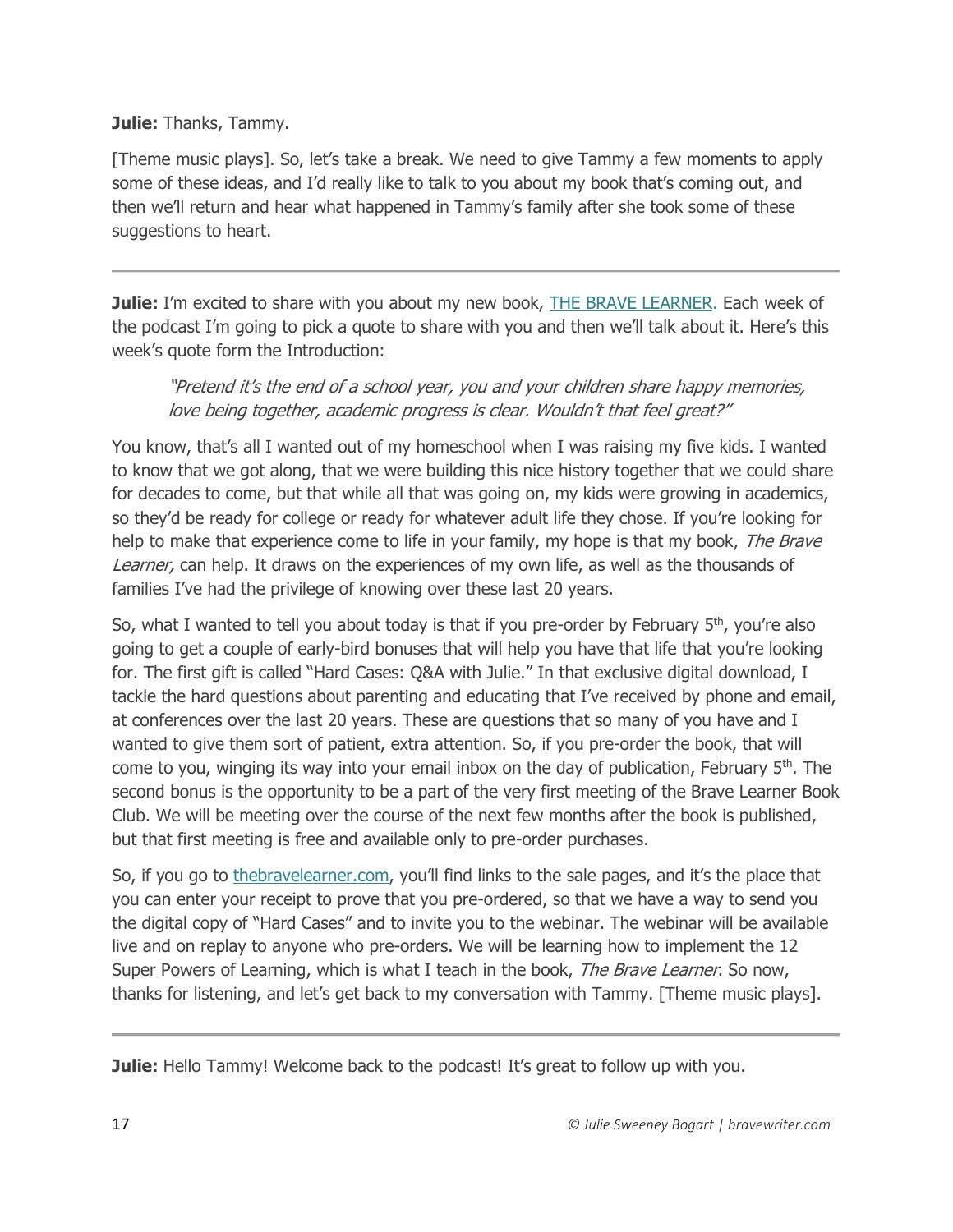**Tammy:** Thank you so much, Julie!

**Julie:** Wow. So, tell me what's been going on? Did you take the summer off?

**Tammy:** I did, and it was an amazing experience and a learning opportunity for me. You know, I've been homeschooling for two years, so I'm now starting my third year and learned a lot from you before starting—well, I guess it was the end of my second year that I basically visited with you and had just a little time to kind of apply it while I was full-on homeschooling still. But then, once summer break kicked in, I decided that I needed to take that time and revamp. Refresh, recover. We were completely burned out. And I don't know if you recall, we had just gone through a major move, which is a major life change and I could tell that, not only was I about to have a nervous breakdown, but my children were really showing signs of that as well. So, the homeschool break over the summer was very needed and very beneficial. So, we have been homeschooling again. Let's see, we are officially in the middle of our second full week, and I am absolutely delighted.

**Julie:** Oh!

**Tammy:** I'm almost emotional.

**Julie:** Oh, my goodness!

**Tammy:** With how wonderful [laughs]—yes. It has been such a huge transformation from where I was at the beginning of summer to what I'm seeing or foreseeing for this, the beginning of my third year. And I owe you a huge debt of gratitude for the things that I've been able to learn from you. Not only when we started with this podcast discussion at the end of the school year, but I took a lot of time to research and learn. I listened to a lot of YouTube videos that you provide. I did the Homeschool Alliance and I just learned so many things. And I am putting them into application and it's a huge, huge come around for our whole family. It's been awesome [laughs].

**Julie:** I'm so, so happy for you. That is everything. And sometimes just getting that moment, you know, pausing after a crisis or a feeling of really being stuck and giving yourself time to process allows you to sort of distill what you're learning into the valuable implementation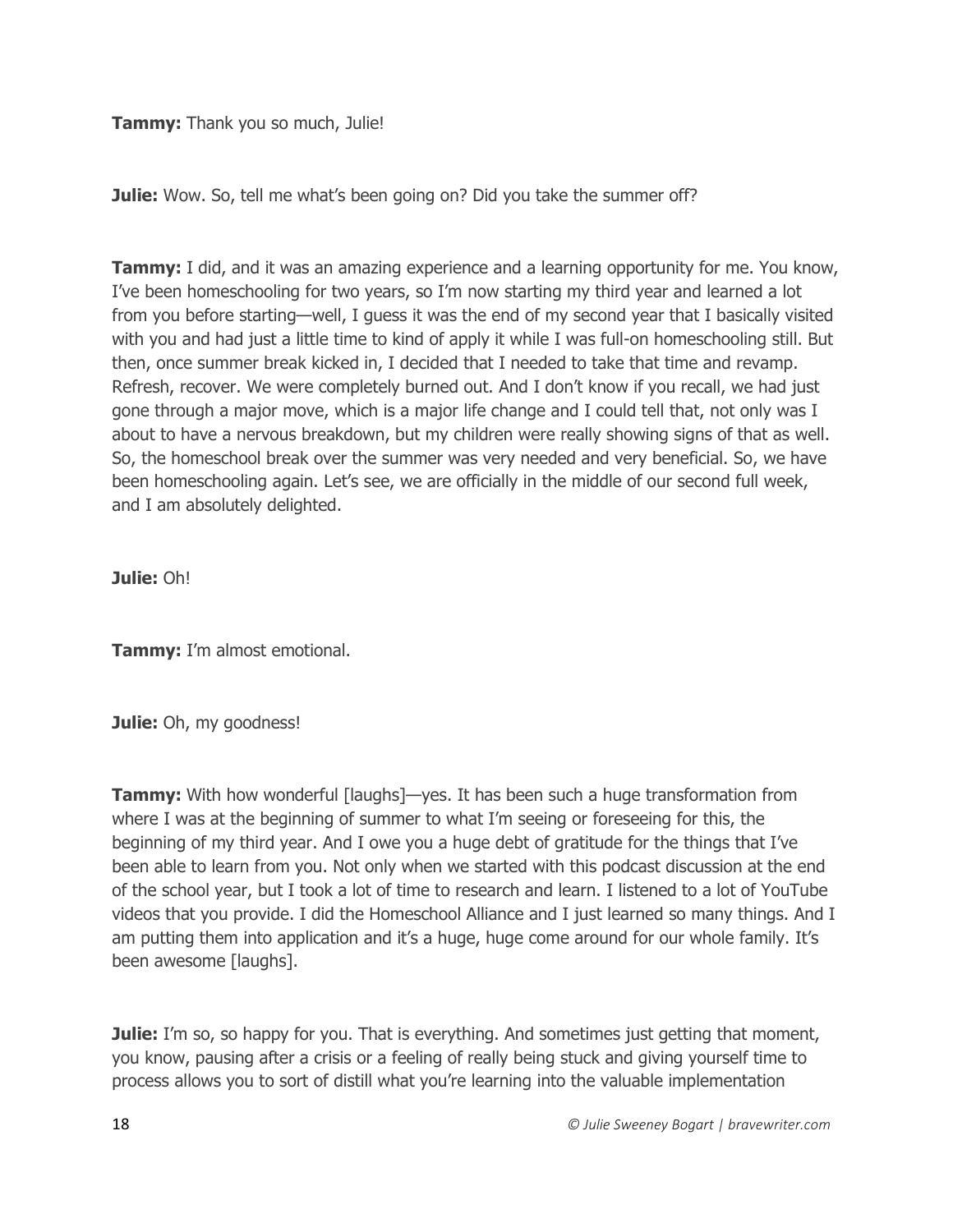practices that you will carry out later. So, tell me, since you are almost to the point of tears over these first two weeks, tell me a little bit about what feels different compared to last year. How do you feel in reaction to the way the days are going? What is different for you?

**Tammy:** Well, first of all, I think the children's outlook is completely changed. They are more positive, more self-motivated. I think they know that they have more of a voice in our homeschooling process, which is something I think I was robbing them of.

**Julie:** Wow.

**Tammy:** So, that was a huge goal and it makes a huge difference. That they are able to contribute more of what their needs are. And I have ears now to hear what they have to say, and I can't believe what a difference that makes for all of us. So, yeah.

**Julie:** Oh, my goodness. Now you need to give us an example [laughs]. I'm dying to hear. What's something that one of your children voiced that you found yourself responding to?

**Tammy:** Well, I don't have the greatest example, but I'll give you one and it happened just today.

**Julie:** Great.

**Tammy:** Math. That has been our huge challenge and trying to keep it fresh and new and interesting and so that it doesn't get monotonous, you know, I'm still trying to figure that one out, of course. And you know, when we get farther into the school year, I'm sure that I'll have opportunities to try that out. But I noticed that my daughter was expressing today—one of my three daughters—that it was overwhelming. She didn't want to do the math and I had, I think, provided 10 problems that she needed to do for practice and in listening to her express that she didn't want to do it and it was too hard, and that was sending a message to me that, "Okay, you know what? What's really happening right now is she's feeling overwhelmed. I need to step back and allow her to have maybe five problems, instead of 10." And so, that was a suggestion that I made to her and I asked her, "Would that make a difference? If we did just five instead of 10 problems." "Oh, my gosh!" She says "Yeah, yeah, Mom, that would be fine." Totally switched it around. And so, she was able to do the five problems, got them all right, and I felt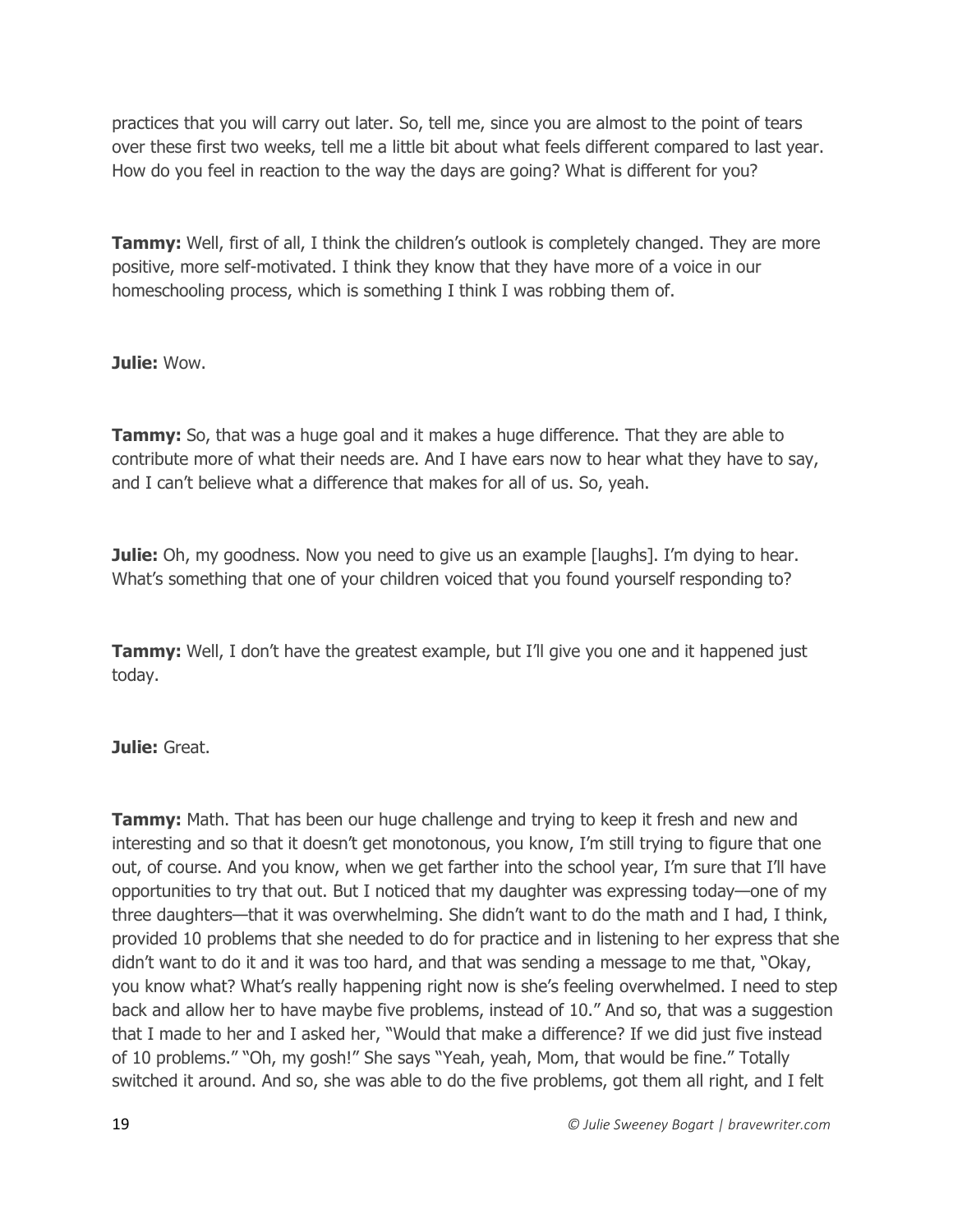fulfilled that, "Okay, good, she's gotten her math practice in for today." She was feeling good because she wasn't overwhelmed and weighed down with 10 problems. That was too much for her and she let me know and I was able to hear, and you know, that's not a "Wow! Oh, my gosh," but you know what, it's those little things. By small things, great things can turn out. I'm sorry—[laughs].

**Julie:** No, you're exactly right. In fact, that goes with the principle that I like to express: Lower the bar to experience success. So, when you're at this logjam like you were with someone who's feeling overwhelmed, we don't know why 10 problems sounded like too much for her today. And from an adult perspective, sometimes we think, "Well, just buck up and do them, it can't be that bad, you did 10 problems yesterday, why is 10 suddenly an issue?" And yet, all of us know that we have fluctuating needs even in our own lives. If I'm going to go out and exercise, one day I might run for 30 minutes, another day for an hour, and the next day I only want to run for 20, I don't know why, it's just one day my body is up for it and another day it's not. So, similarly for kids, they're going to have fluctuating abilities and fluctuating willingness to sustain that focused attention. By honoring them and helping them become self-aware, we actually leave the door open for them to go past their limits on other days because now they know they're not going to be forced, they know that they're able to pay attention. So, what you did for her is you lowered the bar, you allowed her to feel completely successful. I mean, to do the five problems, get them all right, and know that you have your mother's approval? Could there be anything better in education? So, that now creates space for her to take on a bigger challenge when she's ready, because she knows that you aren't just going to force her into something that she can't do. So, that's fantastic! Great example.

**Tammy:** Oh, and it was fantastic, and by the end of the math lesson she came to me giving me a big hug because she was feeling all that positive energy that was allowed for her. So, yay!

**Julie:** Wow. Can you imagine? I just want to pause and notice that a mother got a hug at the end of a math lesson [laughs].

**Tammy:** A math lesson! Yay! [Laughs] That wasn't happening last year, Julie. For sure. [Laughs]

**Julie:** No, not when we last talked at all. I just want to say that, to me, is just the perfect cherry on the top of this sundae.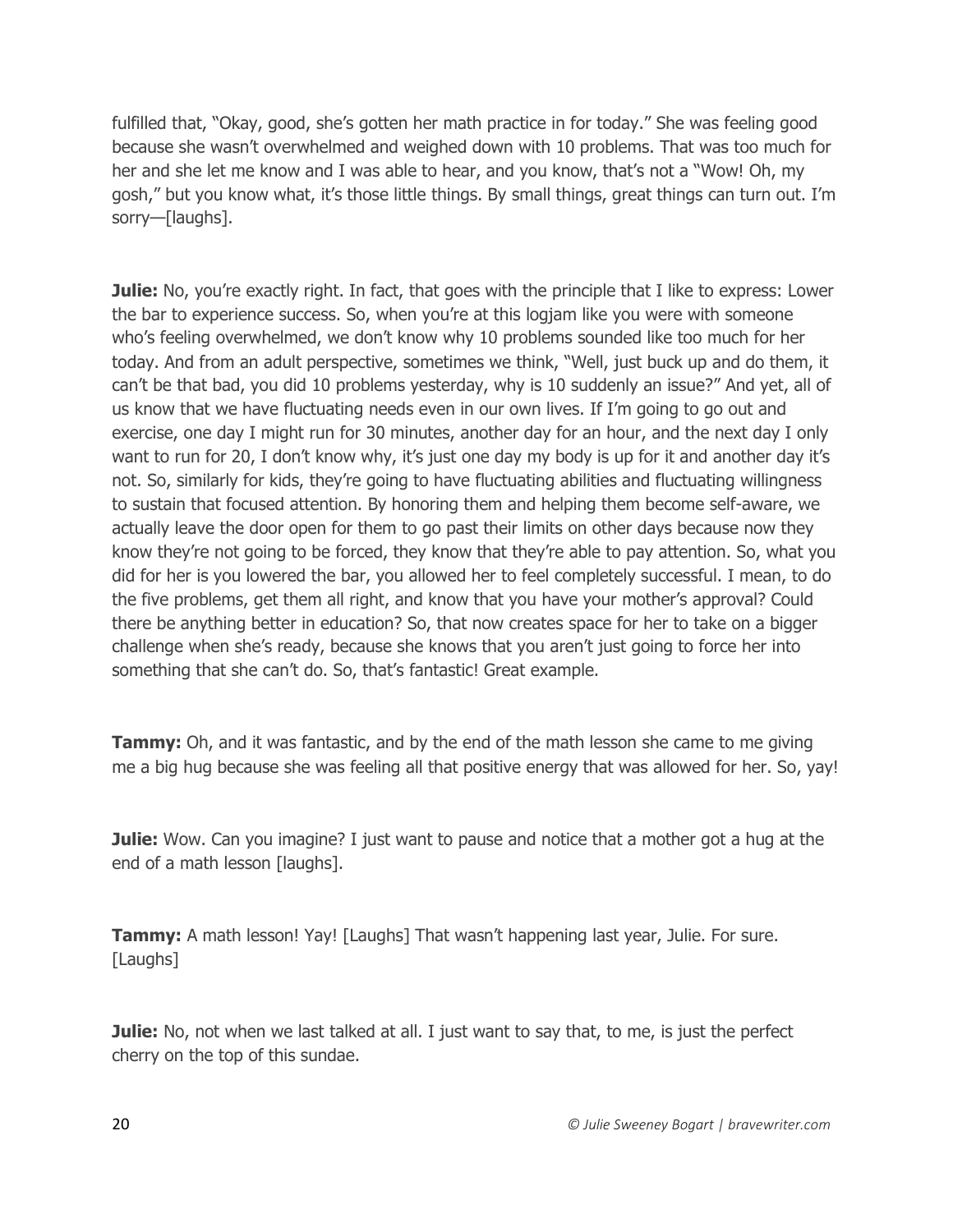## **Tammy:** Truly.

**Julie:** You know, so often the thing that we are experiencing in our homes is this kind of tug of war on a rope. One person is pulling, and the other is pulling back, and we're trying to figure out who's got more power to drag the other person over the line, right? That's—Am I going to drag you into 10 problems or is my daughter going to drag me down to five? But one person loses in that scenario. What you created with your daughter was such a win that she felt like you both succeeded and that's why you got a hug. I love that. I just think that's fantastic.

**Tammy:** I love it, too! I'm loving the hugs. And that she's happy and feeling fulfilled. And then there's the other two as well. And it's just a lot more freedom that's happening and I've noticed that just in these last two weeks and it's been great.

**Julie:** Did you happen to try not doing chores before the day gets started?

**Tammy:** Yes! Thank you for bringing that up. I did try that and I'm still kind of experimenting with it, but I did really feel like when I gave them too much freedom from—I don't want to say, "their chores," it's more like a morning routine where they can get up—and I'm sorry, I have to have beds made. I don't want them to look like—their rooms to look like they've been trashed, so that's part of the morning routine.

**Julie:** That makes sense.

**Tammy:** Yeah. So, they made their beds, they brushed their hair, they would get their breakfast, take their vitamins, that kind of routine that just needed to happen.

**Julie:** Perfect.

**Tammy:** But I wanted to step back and not be so controlling of it, and when I did that I kind of felt like they were just dinking around and the whole morning was just getting away from us, and I was having a hard time with that, and we weren't getting the things done that we really needed to accomplish in a day, so I kind of ramped it up and decided you know what? No,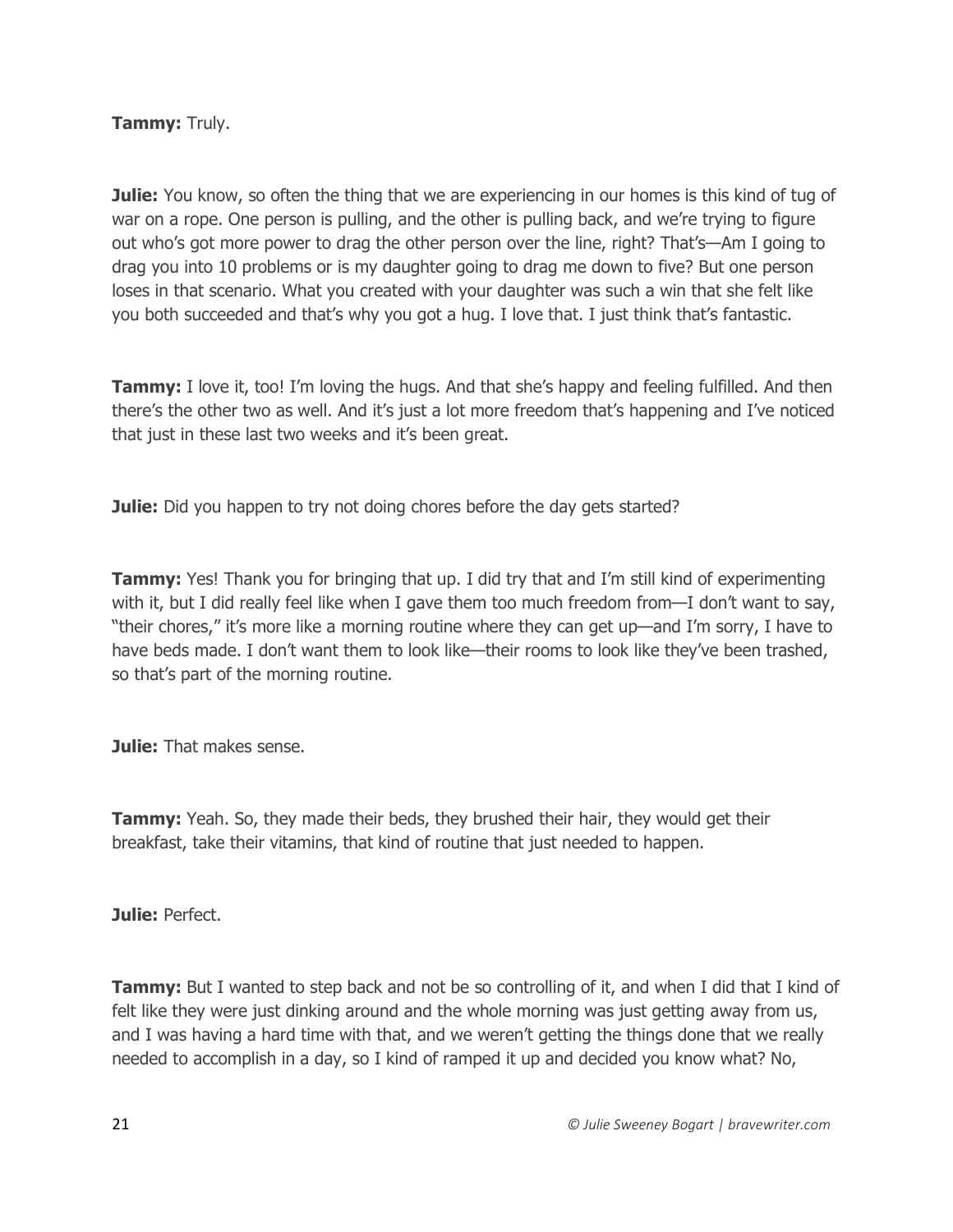we're going to have to do our morning routine. And that's something that I learned in watching some YouTube videos is routine versus schedule and all that kind of thing.

**Julie:** Exactly.

**Tammy:** I love that. So yeah, I'm still trying to figure out, "Okay, is it really important that we start right at 9:00 or can I kind of let it go a little bit?" So, you know, still trying to figure that one out.

**Julie:** Well, you know, for me there's a difference between the things that you do when you get up and you get yourself ready for the day and assigning your kids to vacuum the living room. Do you know what I mean? Like, for me, the chore thing sometimes when I'm talking with parents, it's like the child gets up, they have to get ready, they have to eat their food. Then they're going to go vacuum the living room or clean a bathroom or, you know, unload groceries or whatever this sort of household task is, and that's when I've seen it sometimes sap the energy for homeschool. On the flipside, there can be benefit to exactly what you're talking about, a child sort of preparing for the day. It doesn't always work this way and every now and then it's kind of nice even just to be in pajamas all day or whatever, but what I have noticed is there is a certain preparation comes through taking care of yourself. You know, getting ready, coming downstairs alert. And what I think you're doing for your kids is just teaching them that as a good habit.

I sometimes caution parents, if what you are noticing is that the start of your homeschooling day is filled with angst or resistance or willfulness or silliness—poking each other, not interested—it could be that they have already expended their quote-unquote "cooperation energy" and that's the thing that we're looking at. We're trying to discover; are we spending that capital, the instruction that we are asking our kids to cooperate with, are we spending that before we even get to the things that are our highest priority of the day? Whether that's math or reading aloud or handwriting. And so, it sounds to me like you did exactly what I love to see: you were Detective Mom. You took your own needs into account—made beds, a feeling of everyone greeting the day prepared with their hair brushed, a routine that you can count on, starting at an hour that doesn't feel like the whole day has gotten away from you—so those are your needs. And then you're paying attention to your children's needs—how many math problems, what voice do they have in the order of how they do their schoolwork or a perspective about what they should focus on. This is how you dialogue between parent and child to gain momentum in your homeschool, and what I'm hearing from you is happiness and relief! So, there's the proof! So awesome.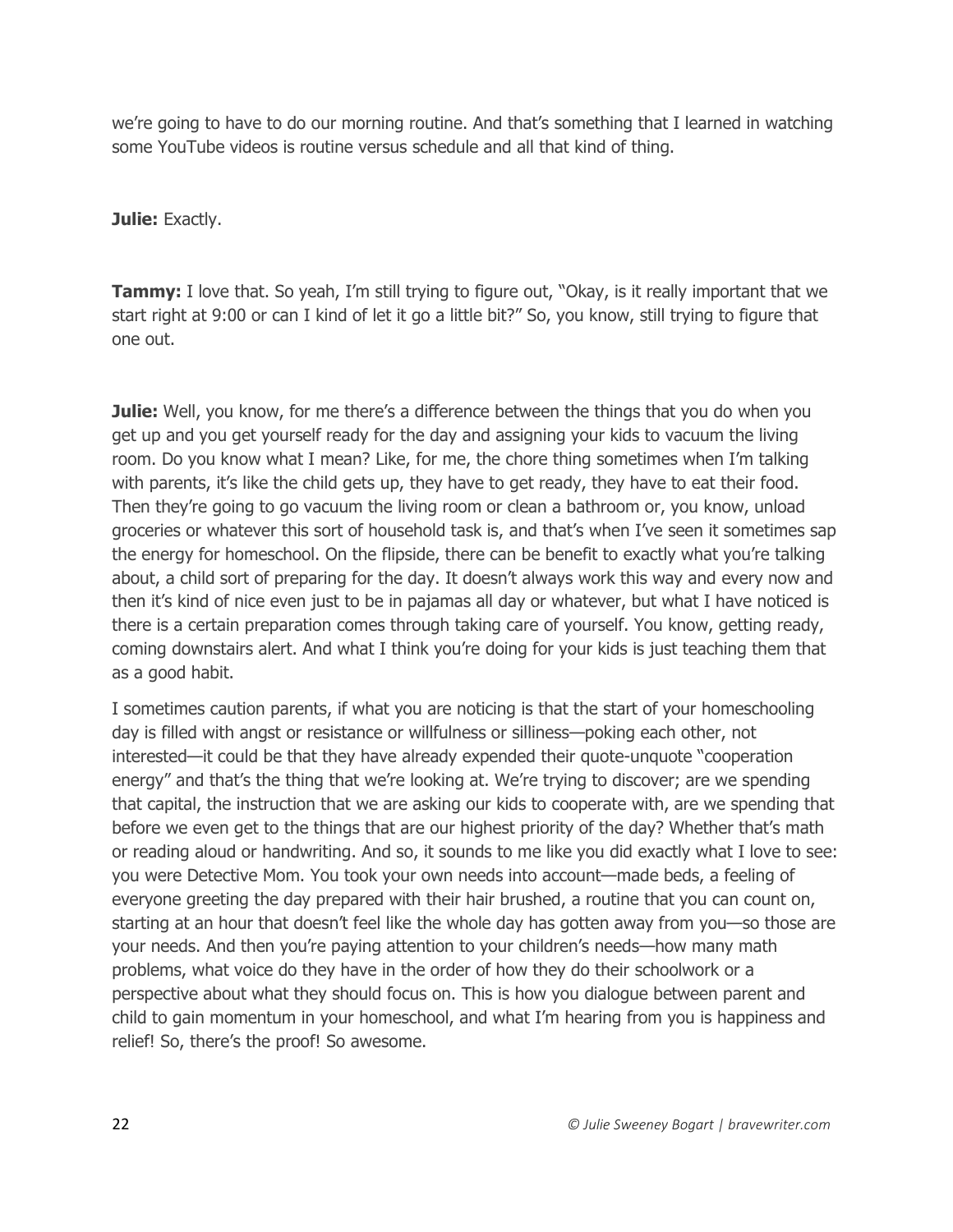**Tammy:** Yes, and gained momentum, indeed that's what we've achieved. And that has just been so invigorating.

**Julie:** So happy for you, Tammy!

**Tammy:** Thank you, Julie.

**Julie:** Thank you so much for joining us and sharing your story. I just know that you have benefited so many parents out there.

**Tammy:** Oh, I hope so, because it has for me! [Laughs].

**Julie:** That's fantastic. [Theme music plays].

**Julie:** And that's it! Thank you to Tammy, especially for opening her heart and home to all of us. Thank you to you for joining me today. It's a privilege to speak into your homes and lives every single week. Remember what I tell my guests; test my suggestions, enjoy them, apply them, explore them, modify them. You can even discard the ones that just won't work for you. I promise I won't mind.

What I'd like you to do is share your stories with me. Your stories of successfully applying the suggestions or completely rearranging them to suit your family. You can do that on Instagram. Follow me first @juliebravewriter, and then tag your picture and your description with my name, @juliebravewriter, so that I can find you and read your story. Alternatively, if you prefer, you can send us an email at our help-line. Use this email address: [help@bravewriter.com.](mailto:help@bravewriter.com)

I would like to share your tips and experiences in upcoming episodes, so just know that may happen if you do share your stories with us. See you next week, happy learning and loving. I'm Julie Bogart from Brave Writer. [Theme music plays to its conclusion].